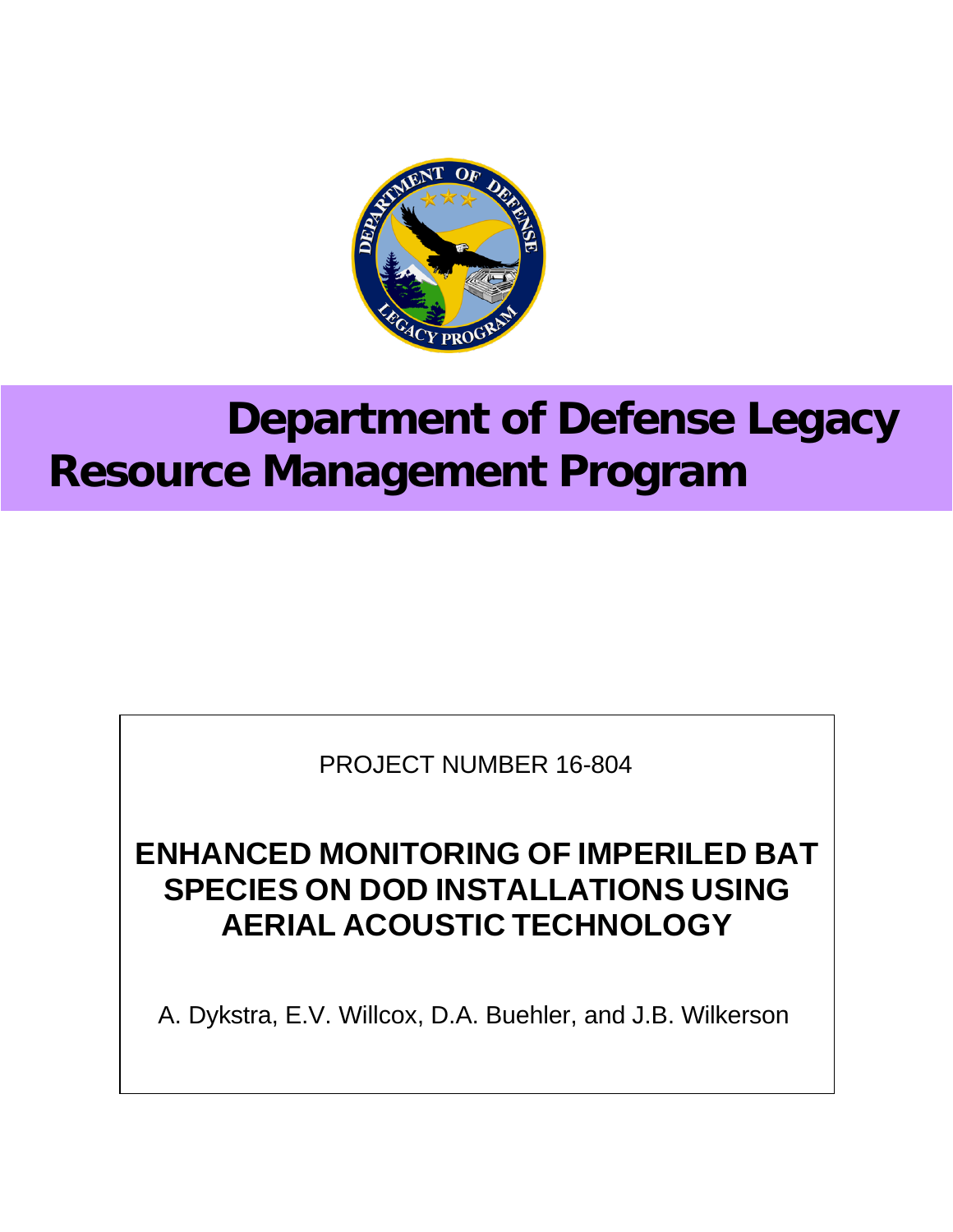## **TABLE OF CONTENTS**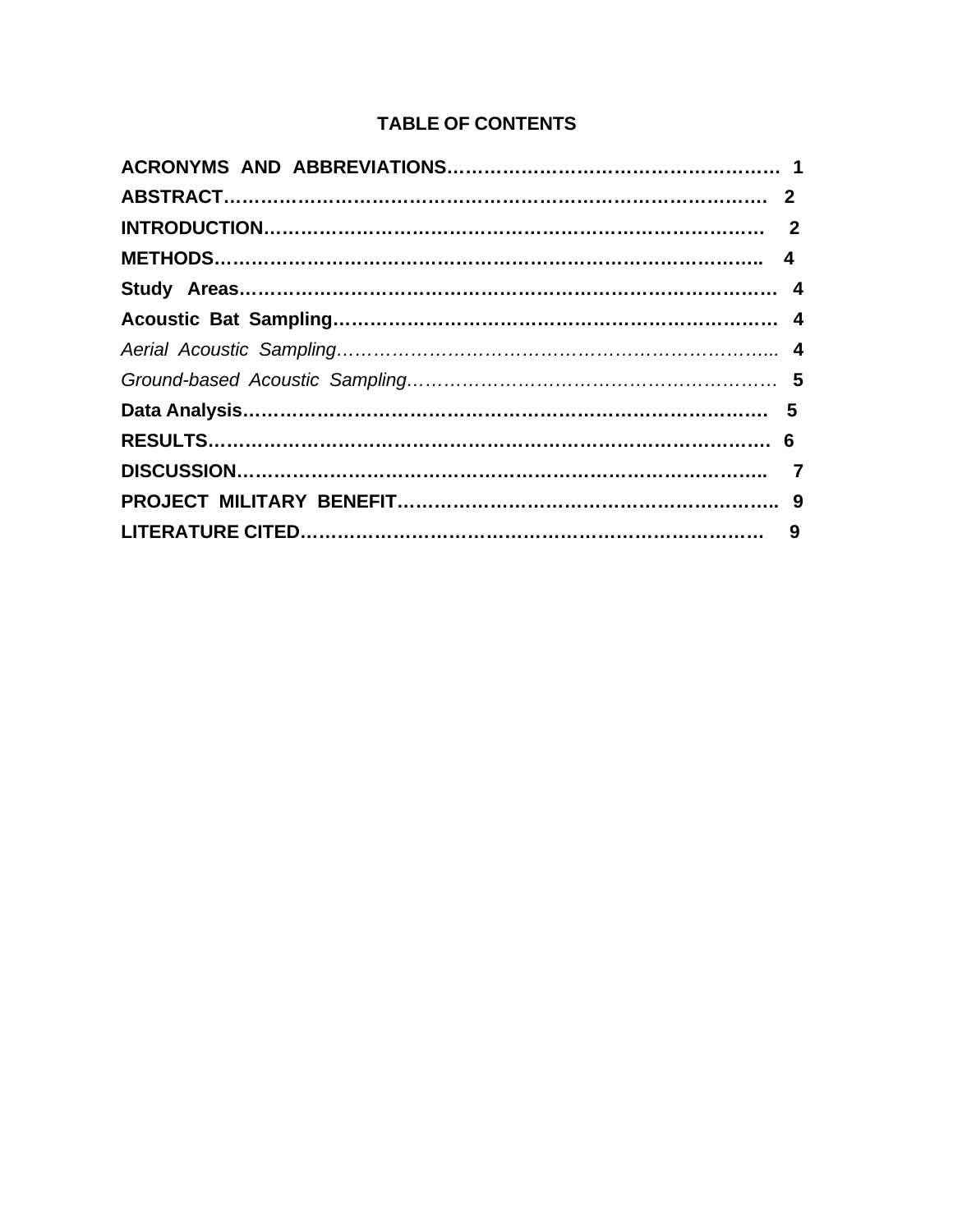# **LIST OF FIGURES**

| Figure 1: Total bat echolocation calls recorded by an Aerial Bat Detection         |    |
|------------------------------------------------------------------------------------|----|
| Technology flown at 4 altitudes above ground level (25m, 50m, 75m and 100m)        |    |
| at Big Oaks National Wildlife Refuge, IN; Fort Leonard Wood, MO; Camp              |    |
| Robinson, AR; and Arnold Airforce Base, TN; summer 2016                            | 12 |
| <b>Figure 2:</b> Number of bat species detected at Camp Robinson, AR by a ground-  |    |
| based acoustic detector (G) and the Aerial Bat Detection Technology (B) at         |    |
| each of three locations (sites 11, 17, and 5), summer 2016                         | 13 |
| Figure 3: Number of bat species detected at Fort Leonard Wood, MO by a             |    |
| ground-based acoustic detector (G) and the Aerial Bat Detection Technology         |    |
| (B) at each of three locations (sites 24, 39, and McCaan Pond), summer 2016        | 14 |
| <b>Figure 4:</b> Number of bat species detected at Big Oaks National Wildlife      |    |
| Refuge, IN, by a ground-based acoustic detector (G) and the Aerial Bat             |    |
| Detection Technology (B) at each of three locations (sites 52, 54, and 63),        |    |
| summer 2016                                                                        | 15 |
| Figure 5: Number of bat species detected at Arnold Airforce Base, TN, by a ground- |    |
| based acoustic detector (G) and the Aerial Bat Detection Technology                |    |
| B) at each of three locations (sites Huckleberry Creek, Sinking Pond, and Unit     |    |
| 2), summer 2016                                                                    | 16 |
| Figure 6: Mean number of bat species recorded per night by an Aerial Bat           |    |
| Detection Technology (ABDT) and a ground-based acoustic detector (Ground)          |    |
| at Camp Robinson, AR; Fort Leonard Wood, MO; Big Oaks National Wildlife            |    |
| Refuge, IN; and Arnold Airforce Base, TN; summer 2016                              | 17 |
|                                                                                    |    |

## **LIST OF TABLES**

| Table 1: Total number of calls recorded at Big Oaks National Wildlife Refuge,<br>IN; Fort Leonard Wood, MO; Camp Robinson, AR; and Arnold Airforce Base, |
|----------------------------------------------------------------------------------------------------------------------------------------------------------|
| TN by an Aerial Bat Detection Technology (ABDT) and ground-based acoustic                                                                                |
| 18                                                                                                                                                       |
| Table 2: Bat species recorded at Big Oaks National Wildlife Refuge, IN; Fort                                                                             |
| Leonard Wood, MO; Camp Robinson, AR; and Arnold Airforce Base, TN by an                                                                                  |
| Aerial Bat Detection Technology (ABDT) and ground-based acoustic detector                                                                                |
| 19                                                                                                                                                       |
| Table 3: Species recorded by an Aerial Bat Detection Technology that were                                                                                |
| not recorded by a ground-based acoustic detector at Camp Robinson, AR,                                                                                   |
| summer 2016<br>20                                                                                                                                        |
| <b>Table 4:</b> Species recorded by an Aerial Bat Detection Technology that were                                                                         |
| not recorded by a ground-based acoustic detector at Fort Leonard Wood, MO,                                                                               |
| 21                                                                                                                                                       |
| <b>Table 5:</b> Species recorded by an Aerial Bat Detection Technology that were                                                                         |
| not recorded by a ground-based acoustic detector at Big Oaks National Wildlife                                                                           |
| 22                                                                                                                                                       |
|                                                                                                                                                          |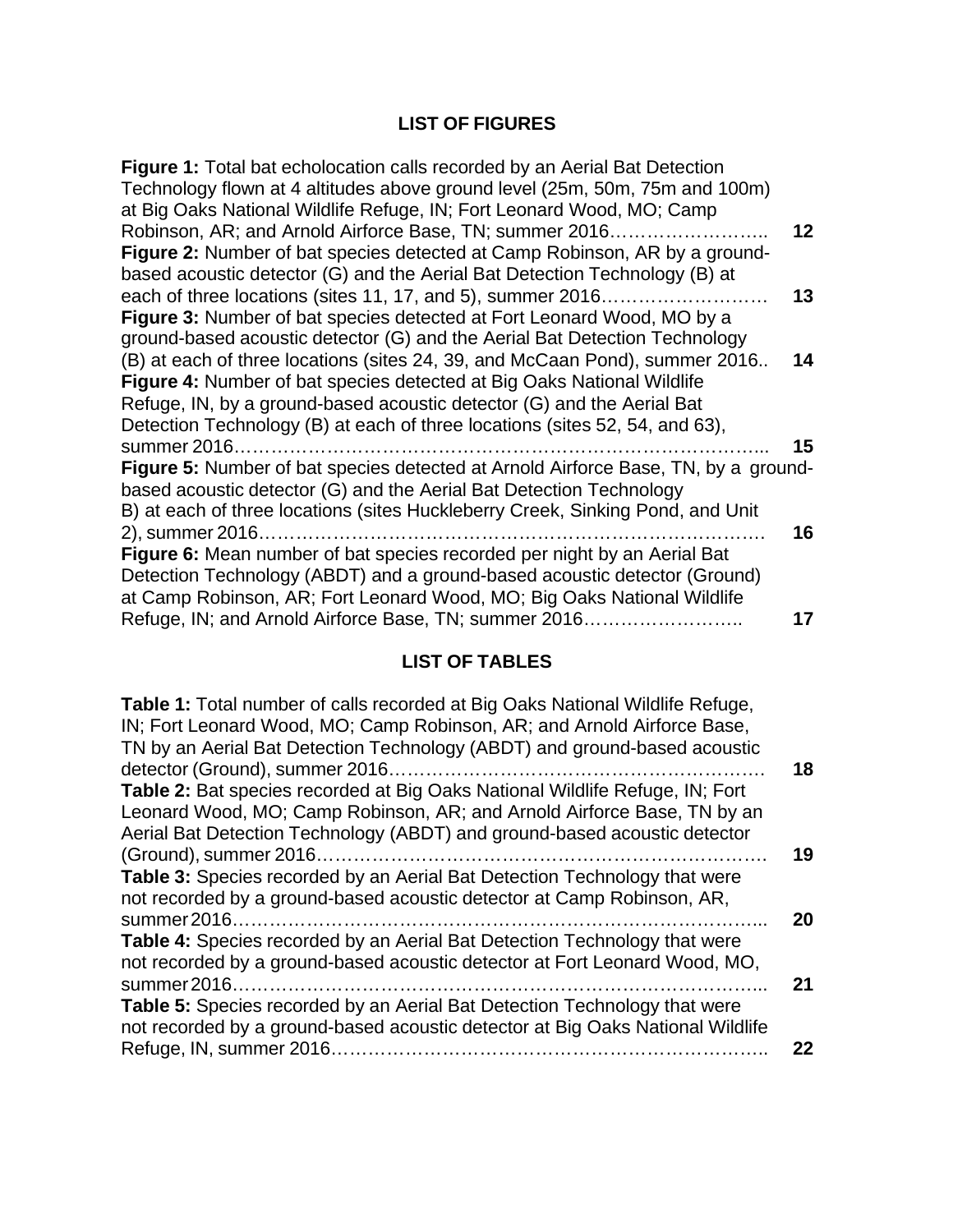| <b>Table 6:</b> Species recorded by an Aerial Bat Detection Technology that were     |    |
|--------------------------------------------------------------------------------------|----|
| not recorded by a ground-based acoustic detector at Arnold Airforce Base, TN,        |    |
| <b>Table 7:</b> Comparison of the number of bat calls recorded per hour by an Aerial | 23 |
| Bat Detection Technology (ABDT) and ground-based acoustic detector                   |    |
| (Ground) at Big Oaks National Wildlife Refuge, IN; Fort Leonard Wood, MO;            |    |
| Camp Robinson, AR; and Arnold Airforce Base, TN; summer 2016                         | 24 |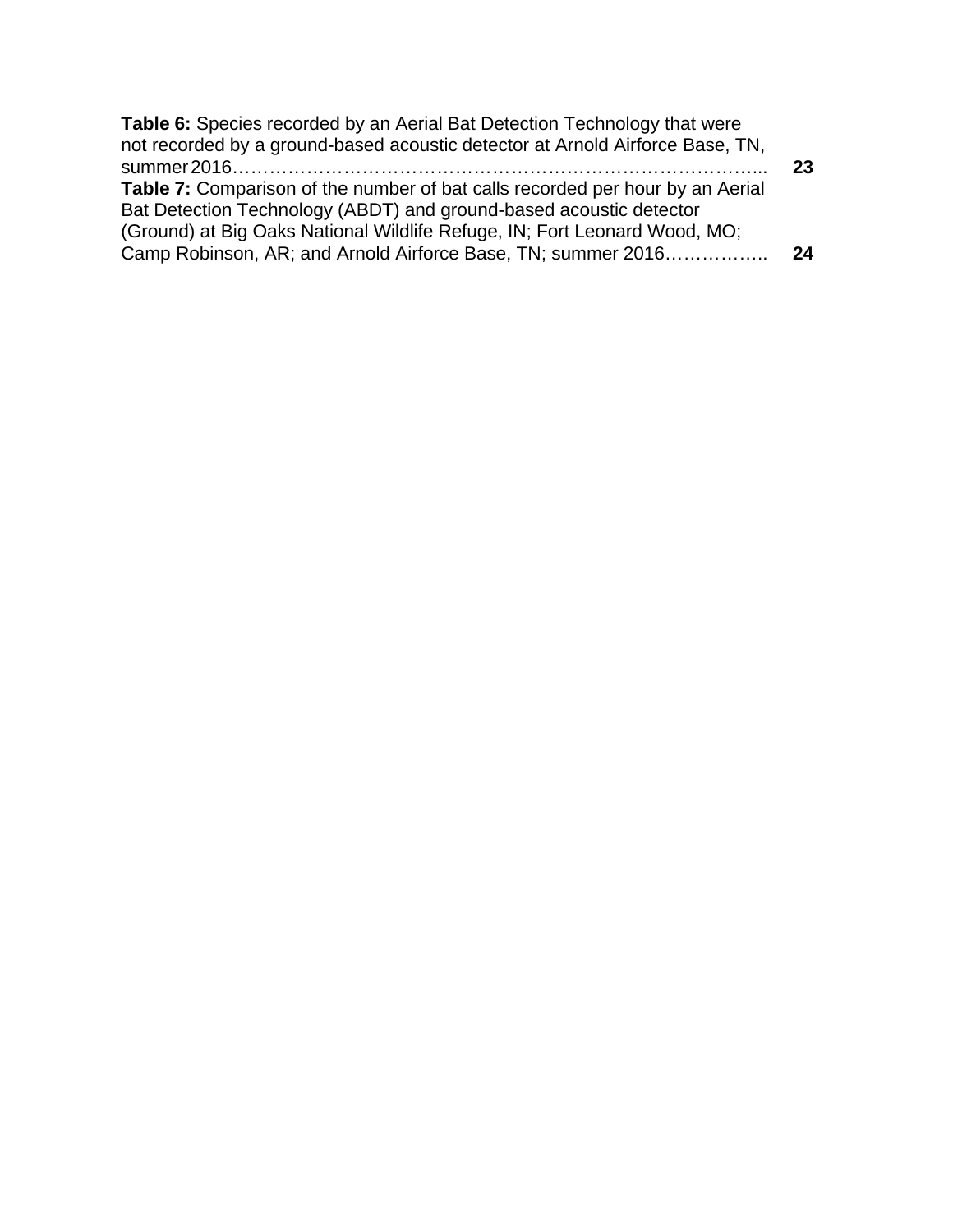#### **ACRONYMS AND ABBREVIATIONS**

DoD- Department of Defense ABDT- Aerial Bat Detection Technology AAARS- Autonomous Aerial Acostic Recording System BONWR- Big Oaks National Wildlife Refuge FLW- Fort Leonard Wood CMPR- Camp Robinson AAFB- Arnold Air Force Base CF- Compact Flash LABO- *Lasiurus borealis* (red bat) NYHU- *Nycticeius humeralis* (evening bat) PESU- *Perimyotis subflavus* (tri-colored bat) EPFU- *Eptesicus fuscus* (big brown bat) LANO- *Lasionycteris noctivagans* (silver-haired bat) CORA- *Corynorhinus rafinesquii* (Rafinesque's big-eared bat) LACI- *Lasiurus cinereus* (Hoary bat)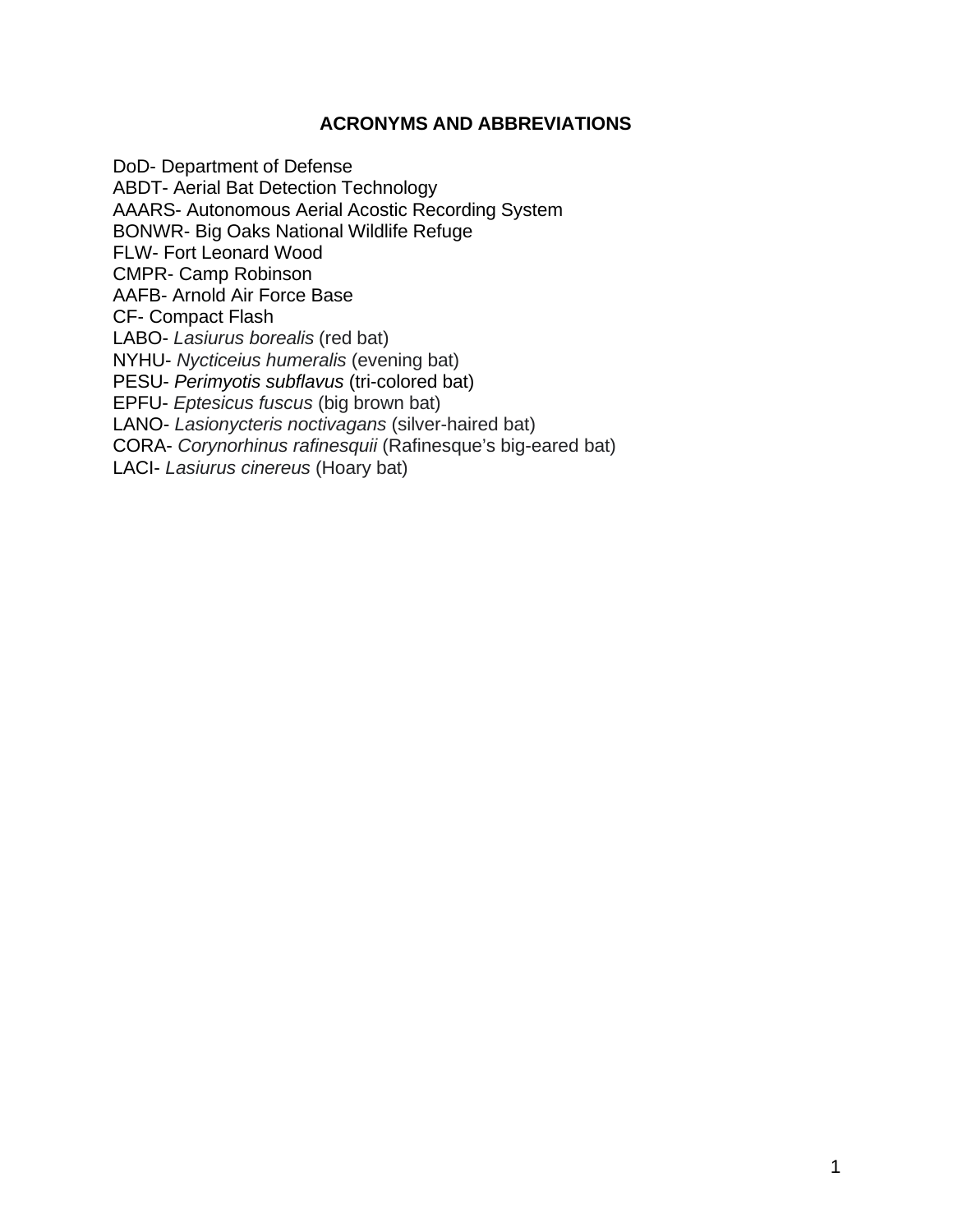#### **ABSTRACT**

The Department of Defense (DoD) regularly monitors bats on installations as part of their responsibilities under the Endangered Species Act, Sikes Act, and National Environmental Policy Act. However, there are limitations to current bat monitoring methods that affect probability of species detection, and in turn determination of species presence, relative abundance, and occupancy. To overcome these limitations, an improved monitoring method is needed that can survey bats in flight and provide more accurate data for population analysis. We used an Aerial Bat Detection Technology (ABDT) to monitor bats in flight at varying altitudes (25, 50, 75, and 100m) on 4 DoD installations. Acoustic recordings of bat calls were analyzed for species identification using SonoBat Automated Bat Call Identification software V4.0.6. Calls collected by the ABDT were compared to calls collected from a ground-based acoustic bat detector run simultaneously throughout the collection periods. Out of the 44 sampling nights, the ABDT recorded species missed by the ground-based detector on 20 nights and groundbased detector recorded species missed by the ABDT on 3 of the 44 nights. Almost all species that were missed on the ground-based detector were recorded at >50m on the ABDT. There was no difference in the total number of calls recorded by the two methods ( $P = 0.1223$ ,  $α = 0.05$ ) however, the ground-based detector recorded more calls per hour (calls/hr) when the ABDT was flown at the  $50 - 100$ m levels ( $P = 0.017$ ,  $P = 0.017$ = 0.001 and *P* = 0.005, respectively). This suggests that using ground-based monitoring methods alone to examine population dynamics of bats may lead to an incomplete sample of species richness and relative abundance.

#### **INTRODUCTION**

Acoustic monitoring of bat populations has been extensively used for many years and provides a non-invasive, cost-effective method for collecting large amounts of data on bat species presence and relative abundance (Barclay 1999; Adams et al. 2012; Blejwas et al. 2014; Froidevaux et al. 2014). With continually improving technologies, researchers can now analyze echolocation call dynamics and have the ability to "hear" what a bat hears when echolocating, which provides the knowledge needed to improve the capabilities of acoustic detectors (Jones et al. 2007). Understanding population trends in any species is important for conservation purposes but monitoring population trends is especially important for bats due to the threats many of the species face from habitat loss and disease (Whitby et al. 2014). When monitoring bat species that are endangered or threatened, a comprehensive examination of species presence is needed, as failing to detect or capture one species can have severe consequences.

Recent technological advances have resulted in increased bat detector sensitivity and recording rate of ground-based acoustic detectors (Adams et al. 2012; Froidevaux et al. 2014). Even with recent advances, issues still arise when conducting acoustic monitoring, such as misidentification of bat calls and unknown detection distance of most detectors. Misidentification of bat calls has led to the research and development of more sophisticated software for automated call identification (Clement et al. 2014) in hopes of focusing conservation efforts in areas where populations are in peril. Each species of bat exhibits a wide range of calls and call structures, which are highly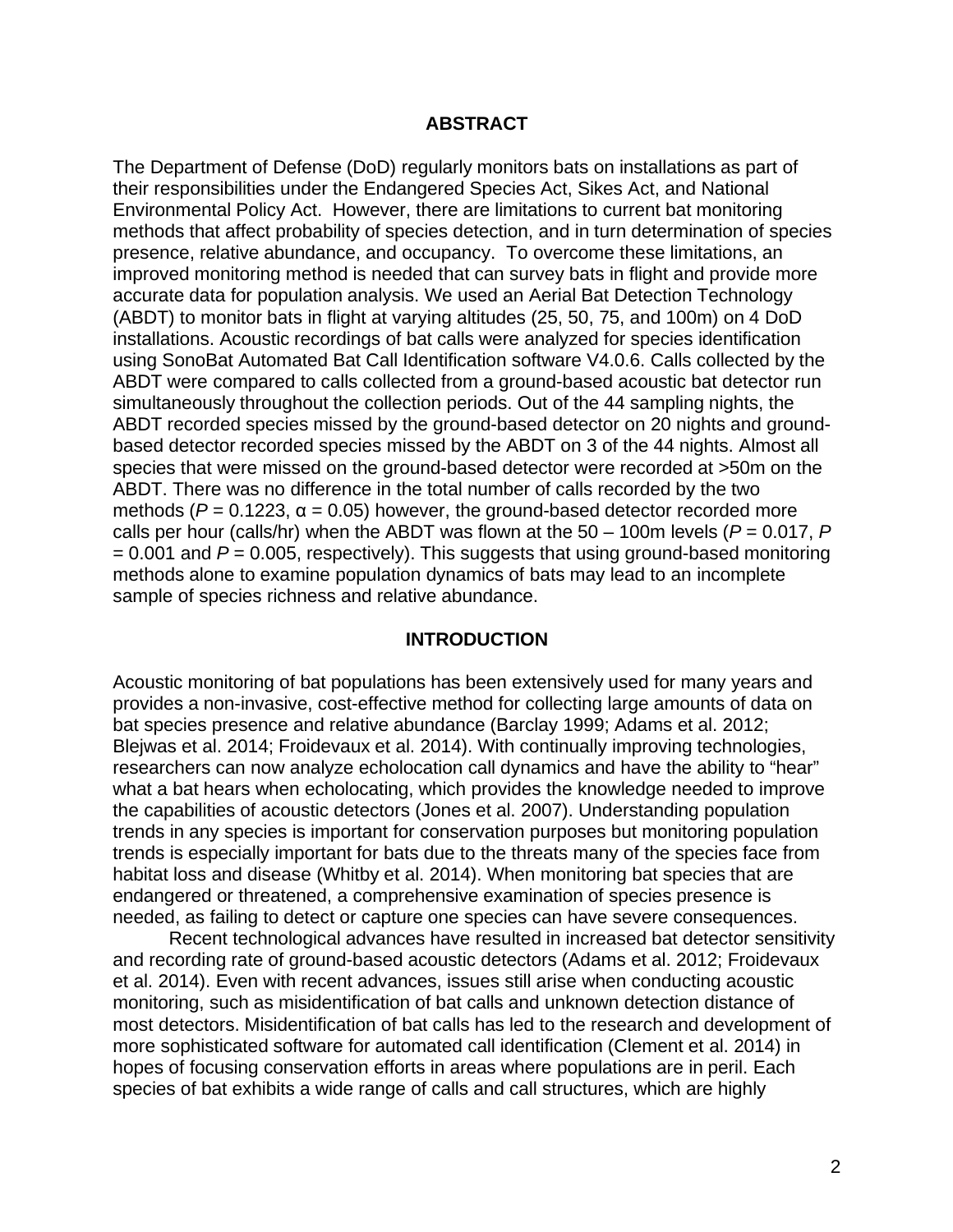dependent on the ecological niche filled by that particular species and on the purpose of the call (Fenton et al. 2000; Jones et al. 2007). Calls are optimized depending on activity, such as foraging, navigation, or communication (Stahlschmidt et al. 2012). Foraging calls change depending on the environment in which the bat is foraging, such as an open field or a cluttered forest (Lacki et al. 2007; Hügel et al. 2017). However, even with increased detector sensitivity and better call identification, monitoring a flying species over a large spatial scale still limits the use of acoustic detectors for population monitoring. Monitoring a flying mammal with very directional echolocation calls from a stationary ground point greatly limits the area from which calls may be recorded.

With misidentification of bat calls being reduced through technological improvements and calls being species specific (Stahlschmidt et al. 2012), identification of bat populations in an area is possible using a single acoustic detector (Fenton et al. 2000; Lacki et al. 2007; Surlykke et al. 2008). With this specificity in species calls and the number of calls a single bat produces, there is a high likelihood of detecting multiple species of bats in a single night with a single acoustic detector (Adams et al. 2012). The problem with inconsistencies in sampling methodologies and the high spatial and temporal variability in a bat's activity level (Whitby et al. 2014; Froidevaux et al. 2014) still exists and needs to be addressed. Because the distance at which acoustic detectors can record bats is largely unknown (Hourigan et al. 2008), a detector placed at ground-level may not be recording all bats flying above its microphone, allowing for an incomplete documentation of bat species richness and biased estimates of activity levels as a measure of relative abundance. Detectors placed at altitudes above ground level (10m) and above tree canopy level (>30m) have recorded greater bat activity than those at ground level (Menzel et al. 2012). In order to address the issues of recording species with high variation in spatial activities and the unknown detection distances of acoustic detectors, we designed an Aerial Bat Detection Technology (ABDT) to record echolocation calls of bats in flight at various altitudes. The design of the ABDT was based on the Autonomous Aerial Acoustic Recording System (AAARS), which was designed to monitor threatened and endangered birds in inaccessible areas of military installations (Hockman 2018). The ABDT consists of a 300g weather balloon used to place an acoustic bat detector and data acquisition payload at various altitudes above ground level to record bats in flight. The payload contains a GPS unit for location tracking and failsafe devices to recover any lost balloons and transmit locations to a base station (Hockman 2018).

The objectives of this study were to:

- 1. Design and test a novel ABDT that could be flown at various altitudes to record bat echolocation calls; and
- 2. Test the capabilities of the ABDT as compared to ground-based monitoring by surveying bat populations at various DoD installations across the southeastern United States.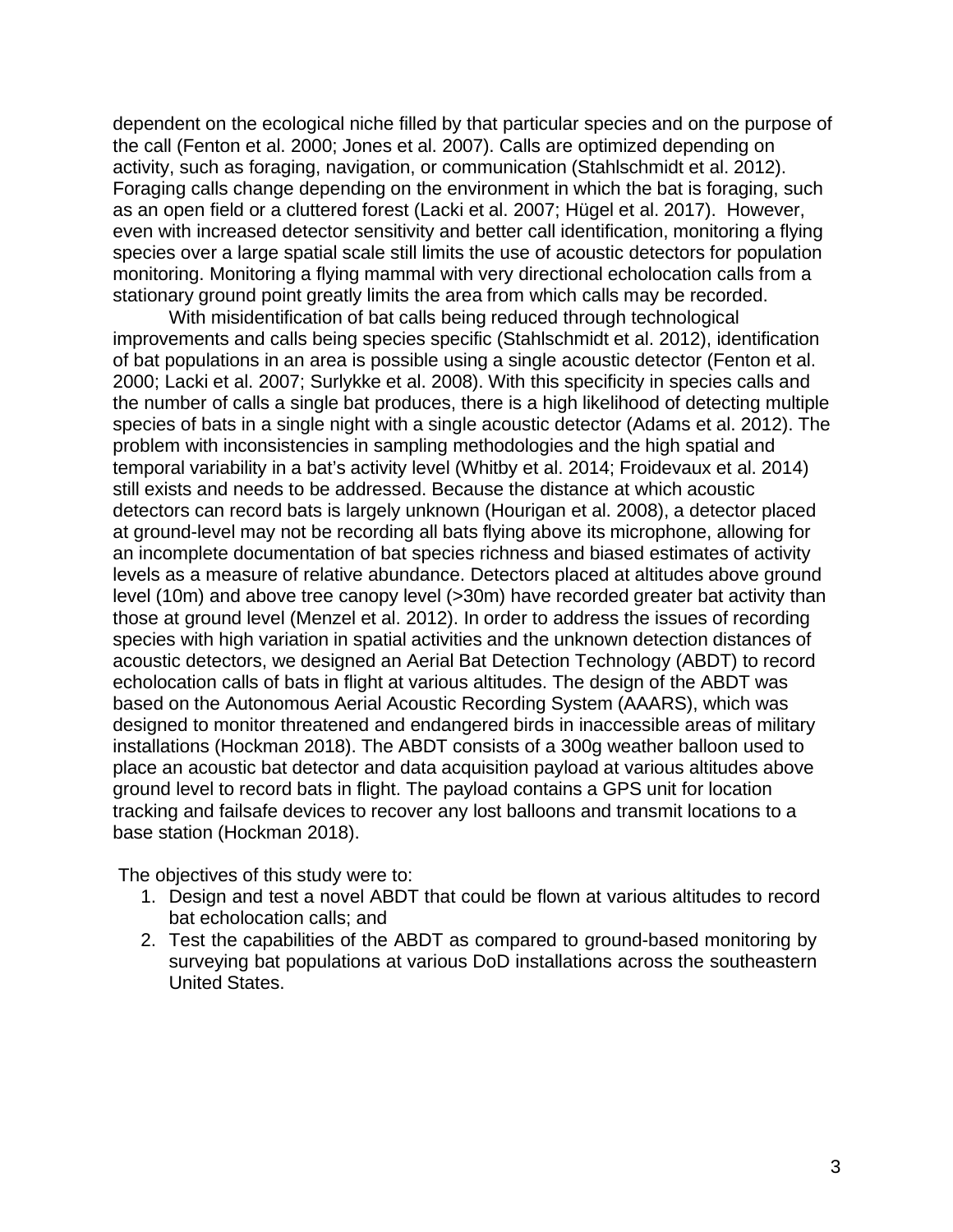#### **METHODS**

#### **Study Areas**

Our study was conducted at 4 U. S. military installations across the southeastern United States: Big Oaks National Wildlife Refuge BONWR), Indiana (Formerly Jefferson Proving Grounds, a retired Army installation); Fort Leonard Wood (FLW), Missouri; Camp Robinson (CMPR), Arkansas; and Arnold Airforce Base (AAFB), Tennessee. Three study sites were selected within each of these 4 locations for a total of 12 study sites. Each study site was chosen based on its proximity to water, where insect swarms would be greatest to attract bats for monitoring and where there would be less structural clutter for initial ABDT testing (Hügel et al. 2017).

#### **Acoustic Bat Sampling**

From mid-May through mid-August 2016, depending on weather conditions and range operations, ground-based and aerial echolocation call monitoring was conducted at each installation for 5 to 6 days per month. Each installation was visited once per month and each of the 3 study sites within an installation were surveyed a minimum of 3 times per visit. This allowed for sampling at the 12 study sites at least 3 times per month, for a total of 36 sampling periods per month.

*Aerial Acoustic Sampling-* Aerial echolocation calls were collected by deploying the ABDT at altitudes between 25 – 100 m above ground level. Each ABDT consisted of a modified Pettersson D500X acoustic bat detector (Pettersson Elektronik AB, Sweden) attached to an electronic data acquisition payload suspended from a 300-gram, heliumfilled weather balloon Hockman 2018), all of which was tethered to the ground using 75 lb braided fishing line. The tether attached to the ABDT was used to raise and lower the entire unit during each sampling period. The ABDT's payload contained GPS tracking, a modem for communication from a ground station that controlled the helium valves and location transmission, and an automatic recovery system that was based on GPS position in case the balloon broke tether. All components inside the payload of the ABDT were the same as those used in the AAARS (Hockman 2018), with modifications made to remove a ballast dropping system and to incorporate the Pettersson acoustic bat detector for echolocation monitoring. The GPS unit within the payload monitored the ABDT altitude and horizontal location throughout the night, with information saved on a mini SD card contained within the payload. The valve attached to the balloon could be opened and closed remotely in case an emergency dump of helium was required or for venting small amounts of helium to lower the balloon. These systems were all powered by an 8-volt battery contained within the payload. Real-time altitude and horizontal location data were transmitted from the payload via a RF module to a base station laptop computer. The computer software LabVIEW (National Instruments LabVIEW, Austin, TX) controlled the payload operation. Through LabVIEW, we could control the valves in the payload and put the balloon in emergency mode if it crashed or broke from tether.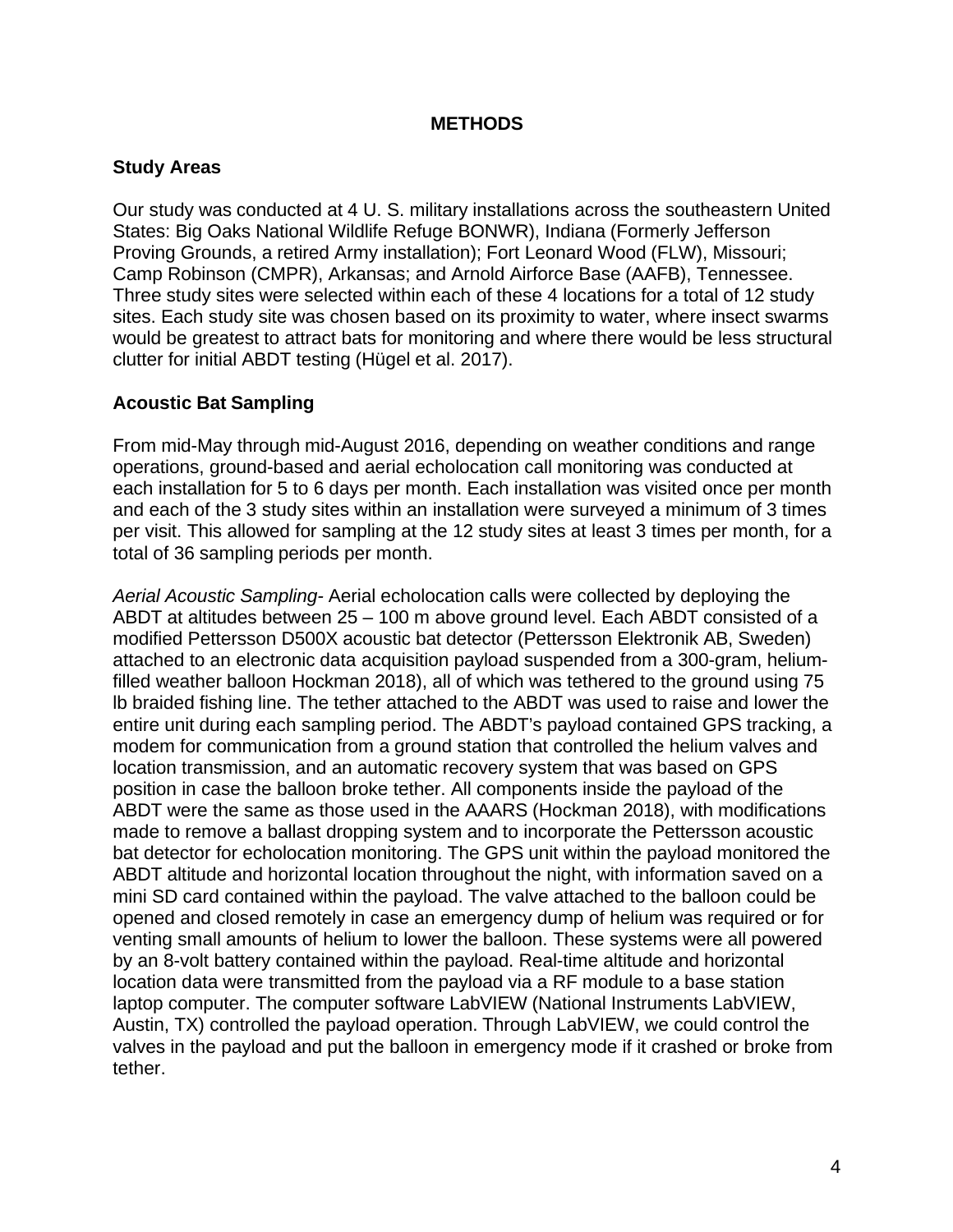The Pettersson D500X bat detector was modified for attachment to the payload to make it more lightweight and suitable for suspension from the balloon. All hardware was removed from the metal housing and the detector was placed into a lightweight plastic box. The microphone jack and D500x external microphone were attached to the bottom of the new housing and pointed downward towards the ground when in flight. All modified Pettersson units were tested before use to ensure consistent performance compared to unmodified units. These detectors were used to record bat calls throughout the night at varying altitudes. The detector was programed to start recording 15 minutes before sunset and ended recording after all sampling periods were completed. The total sampling period lasted 4 hours per night and sampling altitudes were 25 m, 50 m, 75 m, and 100 m. The ABDT was deployed for 30 min at each altitude, twice per night (i.e., total of 1 hr at each altitude/night). The order in which the four altitudes were monitored was randomized each night (i.e. the 25 m altitude was not necessarily always monitored first). Calls recorded during the times when the ABDT was being raised or lowered between altitude periods were not included in analysis. Calls recorded by the ABDT were stored on compact flash (CF) cards contained within the Pettersson unit.

*Ground-Based Acoustic Sampling*- A ground-based Pettersson D500X bat detector was placed under the tethered ABDT, with the detector's microphone placed on a 3-m pole at a 45° angle (Armitage and Ober 2012). GPS Coordinates for placement of the ground-based detector were recorded at the beginning of the study at each sampling site so that the detector could be placed in the same location during all subsequent sampling periods. Ground-based detectors were programmed to begin recording at the same time as the ABDT, 15 min before sunset, and ended recording when all recording periods for ABDT were completed. All calls recorded on the detector were also stored on CF cards.

Two different sites were sampled each night whenever possible, with one ABDT and one ground-based detector at each site. Time of sunset, site name, the number of the detector and payload used, wind conditions, start and stop times for each altitude interval and any abnormalities were recorded each night for each sampling location. The ABDT was returned to the ground once sampling at all altitude intervals was completed.

#### **Data Analysis**

All calls recorded by the ABDT and ground-based detector were batch processed through SonoBat (Szewczak 2010) to identify species and saved as Excel spreadsheets. Species were identified with >90% accuracy, according to SonoBat's call analysis software. Forty-four of the 62 sampling nights were retained for comparison, with 18 sampling nights being removed from analysis for technical issues, weather issues, or because range operations did not allow for sampling to take place. Data was tested for normality and a two-sampled t-test was conducted in Program R statistical software (R Development Core Team 2008) to examine differences in the number of calls and species recorded by the ABDT versus the ground-based detector. Sampling units were nights of successful simultaneous recording using both the ABDT and the ground-based detector  $(N = 44)$ . To conduct the t-tests on the nightly total number of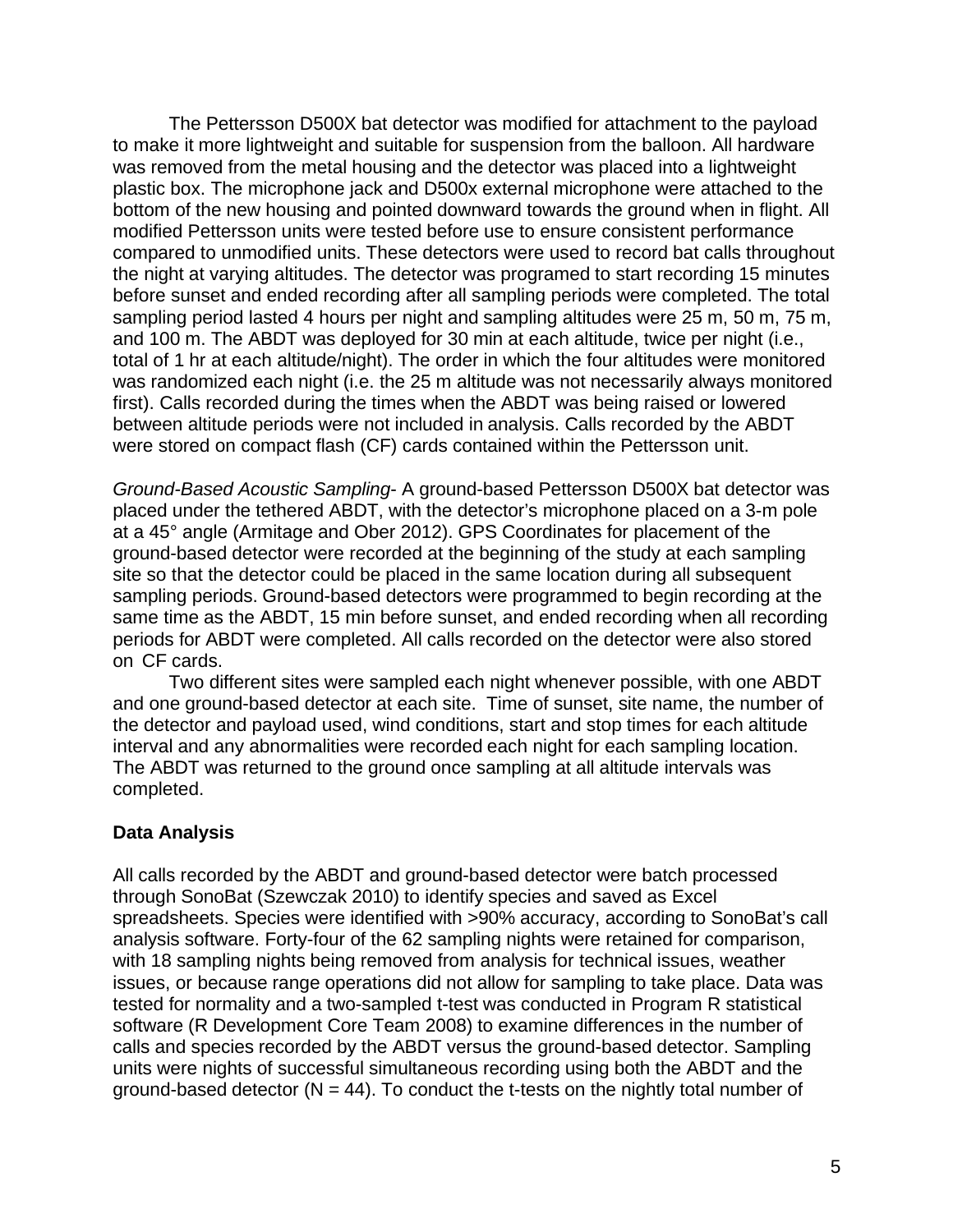species and calls recorded by the ABDT compared to the ground-based detector, the total successful sampling nights (N= 44) were divided by successful sampling nights at each location for BONWR ( $n= 11$ ), FLW ( $n= 12$ ), CMPR ( $n= 10$ ) and AAFB ( $n= 11$ ).

The data for each night was broken down further to compare the number of calls collected by the ABDT at each altitude interval to calls collected by the ground-based detector during the corresponding hour. Two-tailed t-tests were used to test for differences. We also compared the number of high and low frequency calls recorded at each altitude interval to the number of high and low frequency calls recorded by the ground-based detector. Bat calls were classified as high frequency if they were identified by SonoBat as a *Myotis* species*, Lasiurus borealis* (LABO), *Nycticeius* humeralis (NYHU), or *Perimyotis* subflavus (PESU). Calls were classified as low frequency if they were identified as *Eptesicus fuscus* (EPFU), *Lasionycteris noctivagans* (LANO), *Corynorhinus rafinesquii* (CORA) and *Lasiurus cinereus* (LACI; Cox et al. 2016).

#### **RESULTS**

There were 44 successful nights of sampling from mid-May through mid-August 2016. For the entire sampling period ( $n= 44$ ), a total of 2,490 calls were recorded by the ABDT, with a mean of 57.4 calls recorded per night. A total of 3,842 calls were recorded by the ground-based detector, with a mean of 87.3 calls recorded per night (Table 1). The total number of calls recorded over the sampling period decreased dramatically as the ABDT increased in altitude until the 100m altitude, when the number of calls recorded increased slightly (Figure 1). There was no difference in the total number of calls collected by the ABDT and the ground-based detector during the entire sampling period  $(P = 0.1223)$ .

The total number of high and low frequency calls recorded by each method did not differ (*P*= 0.075) with the mean number of high and low frequency calls being 19.6 and 24.5, respectively. Of the 2490 calls recorded by the ABDT, 1984 were identified with >90% accuracy. Of these 1984 calls, 1102 (55.6%) were from low frequency species (EPFU, LANO, CORA, and LACI) and 882 (44.5%) were from high frequency species (*Myotis*, LABO, NYHU, and PESU. The number of high and low frequency calls recorded each hour by each method did not vary greatly, only changing when a species was recorded by the ABDT but missed by the ground-based detector and vice versa. Of the calls missed by the ABDT that were identified to the species level, 21 were classified as high frequency calls and 25 of them were classified as low frequency calls. After separating the total calls into calls/hr, there was no difference in the ability of either method to record low or high frequency calls. There were some differences in the number of calls/hr at the various altitudes. The two-tailed t-tests showed no difference in the number of hourly calls for the ABDT at 25 m vs ground-based detector but the number of calls recorded were significantly lesser for the ABDT compared to the ground-based detector at greater altitudes (Table 7).

The total number of species recorded by the ABDT did not differ compared to the number recorded by the ground-based detectors ( $P= 0.6756$ ). The average number of species recorded by the ABDT at each location varied as did the average number recorded by the ground-based detector (Figures  $2 - 5$ ). The average number of species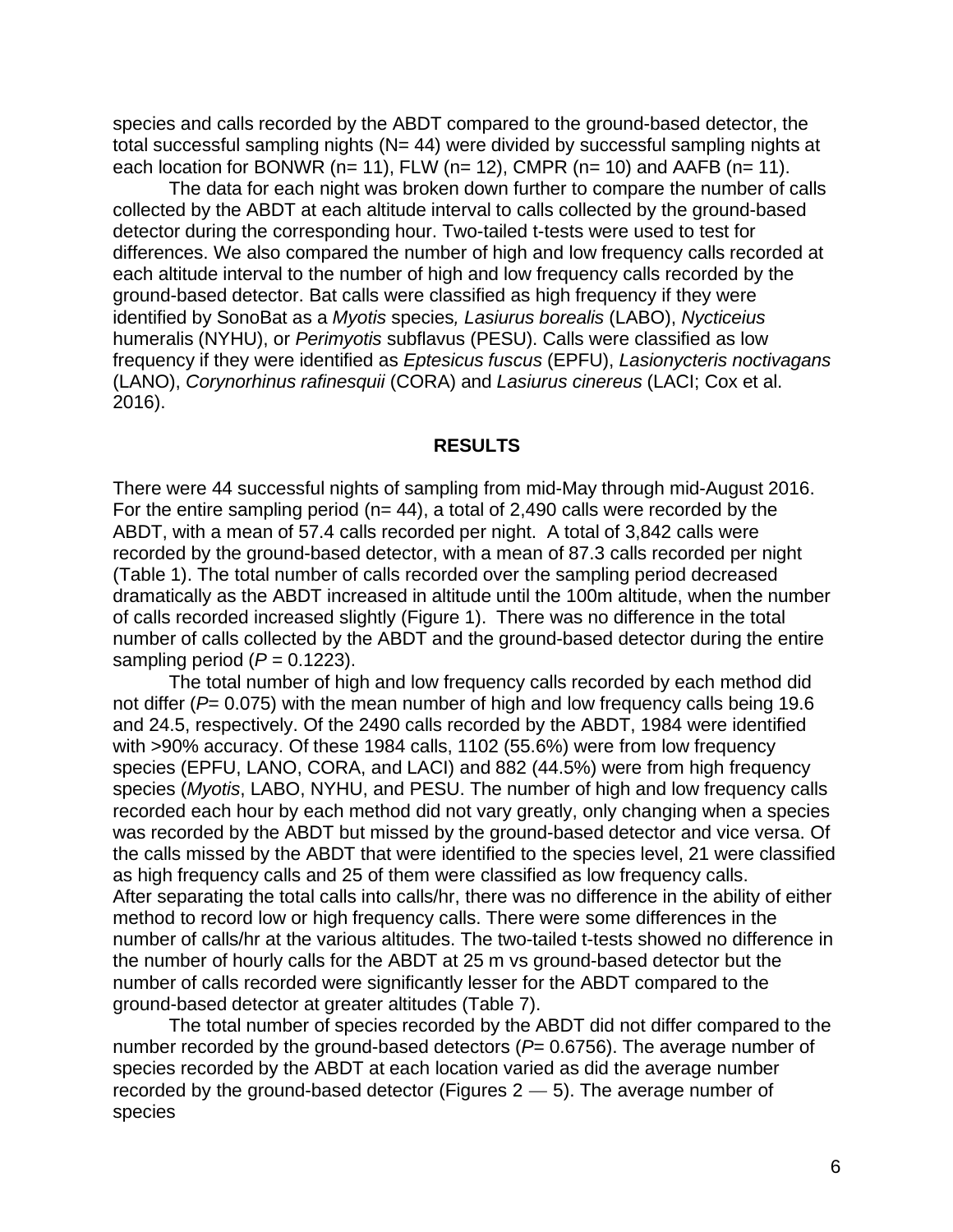recorded by the ABDT per night at each location was greater at CMPR and BONWR but less than the average number recorded by the ground-based detector at FLW and AAFB (Figure 6).

Overall, the ground-based detector recorded 10 species and the ABDT recorded 8 species (Table 2). Of the 44 total sampling nights, there were 20 nights where the ABDT recorded the same species as the ground-based detector, plus additional species missed by the ground-based detector (Tables  $2 - 6$ ). There were 11 days where different species were detected by the ground-based detector compared to the ABDT (i.e., the ground-based detector recorded species missed by the ABDT and the ABDT recorded some missed by the ground-based detector). There were 10 days where the ABDT and the ground-based detector recorded the same species. There were 3 days where the ground-based detector performed better than the ABDT (i.e., recorded the same species as the ABDT plus additional species missed by the ABDT).

#### **DISCUSSION**

This study serves as the first systematic test of a novel aerial acoustic bat detector's capabilities in recording bat calls at different altitudes for use by the DoD. It is also the first to compare the capabilities of an aerial acoustic bat detector with standard groundbased acoustic monitoring commonly used on DoD installations. Because the technology was new, additional evaluation is needed to develop an optimized aerial monitoring system. However, the results still provide compelling evidence that demonstrates the value of positioning acoustic detectors aloft when implementing a comprehensive bat monitoring strategy.

The ABDT provides a means to collect bat calls at altitudes unattainable when using only ground-based acoustic detectors. With a strong difference already present in an acoustic detector's ability to record bat calls based on frequency, distance and angle of the call (Adams et al. 2012), recording bat calls aerially will help provide a more complete species inventory. Most of the species that were missed on the ground-based detector were recorded at 50 m or higher, which may be out of the range of detection for a ground-based acoustic detector.

During multiple sampling days, several species of bats were recorded by the ABDT but not by the ground-based detector and some were recorded by the groundbased detector but not the ABDT with many of these species recorded at the 50 m altitude and above. Even though the ABDT recorded more calls at the 25 m altitude, most of the species missed by the ground-based detector were recorded at the 50 m and 75 m altitude. Some species such as *Myotis grisescens* (MYGR) were only recorded at 50 m and above, when the ground-based detector failed to record them, suggesting that some bats are not foraging low enough to be detected, or captured, using traditional ground-based methods. Of the 44 sampling nights, there were 3 nights where the ground-based detector recorded species that the ABDT missed, with these 3 nights having wind speeds >10.5 kph at ground level. Because of the increased groundlevel wind speed, there may have been less bat activity since bats are known to forage less during adverse weather conditions (Dina et al. 2017). It is possible that the increased wind speed could have interfered with the recording capabilities of the detector (swaying of the ABDT on tether). There were 6 days (12%) not included in the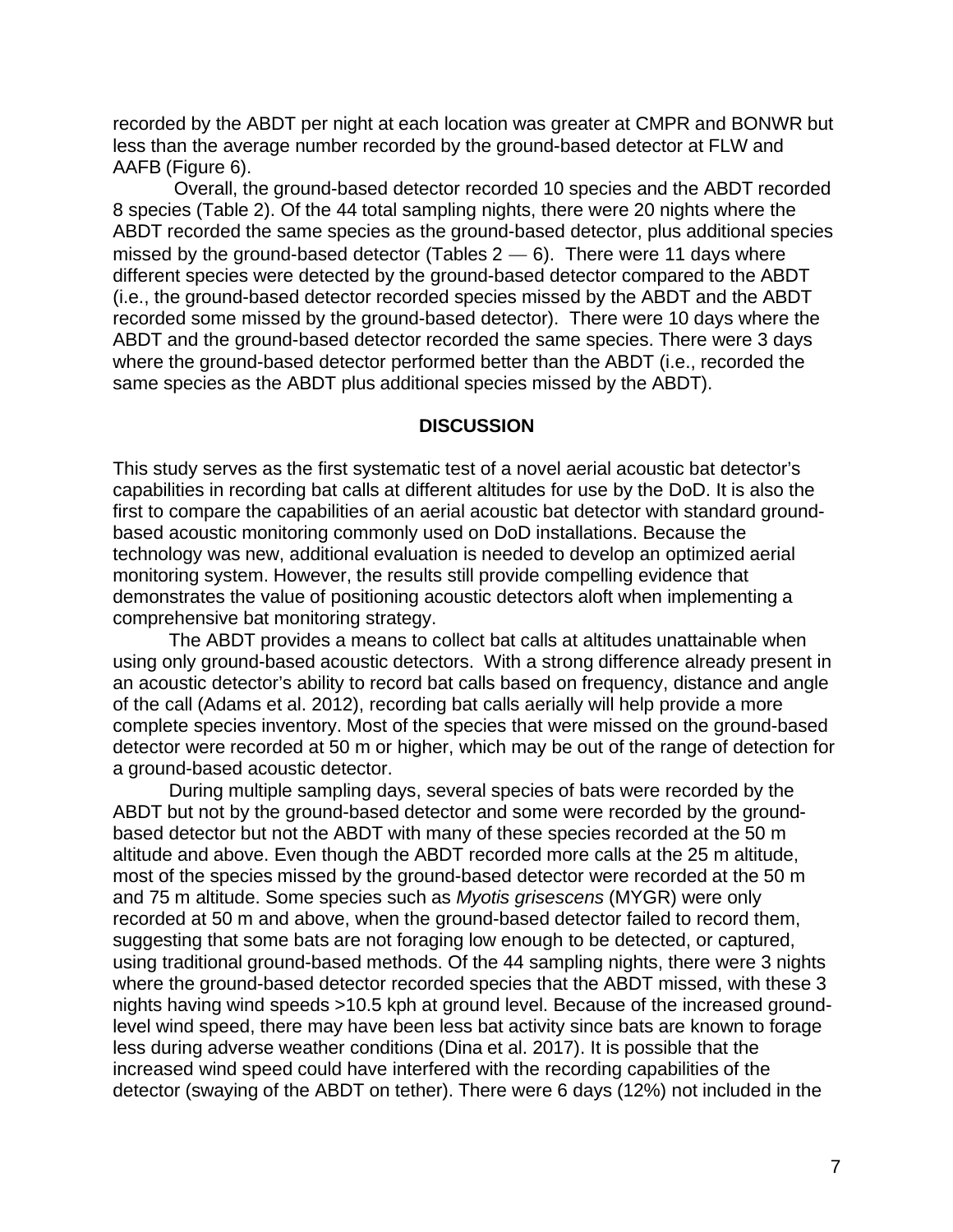44-night analysis where ambient noise such as insect activity prevented the groundbased detector from recording echolocation calls clear enough to be identified using automated software.

Call frequency (i.e., high or low) did not seem to affect the performance of either the ABDT or the ground-based detector. Overall, there was only a slightly greater number of low-frequency calls recorded than high-frequency calls, which could be attributed to either detector capabilities or species composition in the sampling area. After separating the total calls into calls-per-hour, there was no difference in the ability of either method to record low or high frequency calls. The number of calls recorded per hour by the ABDT at the 25-m interval when compared to the data from the groundbased detector during the corresponding hour was very similar. There were decreases in detections per hour when the ABDT was at  $50 - 100$  m when compared to detections by the ground-based detector for the corresponding hours. This can possibly be attributed to greater bat activity at lower altitudes. While this data shows that a stationary ground-based detector will record more calls than a detector placed at greater altitudes, a more complete species richness may be obtained with a combination of both methods.

The ABDT, while providing valuable echolocation data, still has some limitations for bat monitoring. The device requires constant monitoring, unlike ground-based detectors that can be left unattended in the field, someone must always be present when using the ABDT. Any kind of adverse weather, such as winds, rain or mist, and atmospheric thermal inversions, will prevent the use of the ABDT or make it difficult to operate at a consistent altitude. The amount of helium used, and transportation of helium tanks must also be considered when using the ABDT. There is also the possibility of a balloon breaking or falling due various environmental hazards, atmospheric conditions such as thermal inversions or poor manufacturing, causing a loss of time and possibly data depending on the altitude and location of the ABDT. Also, with only one microphone on the unit, it is impossible to determine the exact altitude at which a bat was recorded, only altitude estimates can be obtained. These limitations should be considered before beginning surveys.

When using an aerial method for echolocation monitoring, a targeted altitude approach may be advantageous when monitoring for a single species. The altitude at which bats are recorded depends greatly on foraging activity of each species, making a varying altitude sampling regime somewhat detrimental for a targeted species approach. However, if the goal is to determine the species richness of an area, using an aerial method such as the ABDT at varying altitudes throughout the sampling period will be more successful. With foraging area size dependent on sex and species (Lacki et al. 2011), finding a targeted sampling location and altitude would be beneficial for a singlespecies study.

With many acoustic sampling plans, it is common practice to place more than one detector in a sampling area to increase the probability of detecting more species. However, this approach only increases the area sampled horizontally. When studying a volant species, it is important to know the volume of airspace being sampled and increase that sample area vertically whenever possible (Adams et al. 2012; Corben and Fellers 2001; Fenton 2000). Increasing the detection distance vertically is becoming important, especially where bat mortalities are being caused by above-ground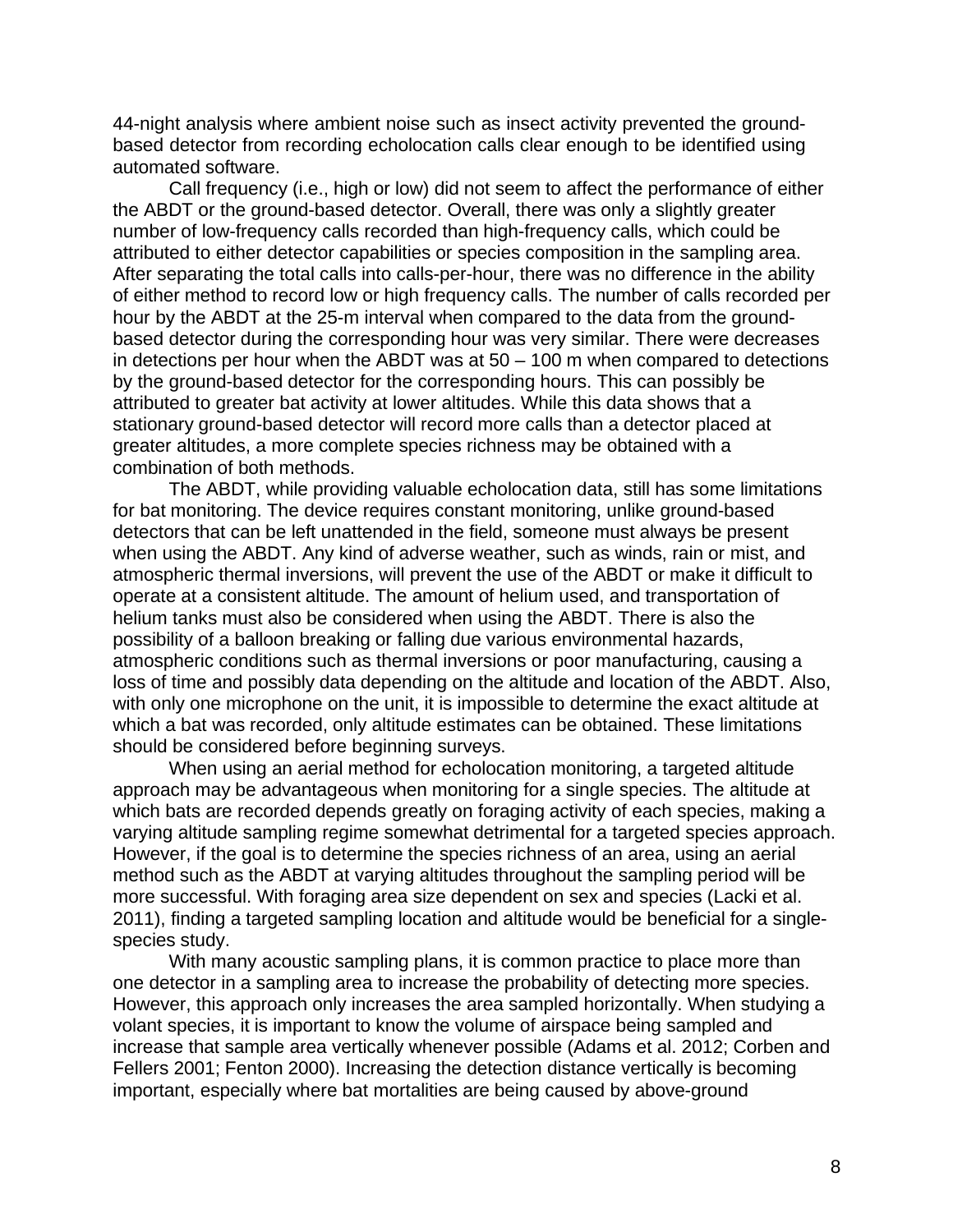structures, such as wind turbines. Many studies are using acoustic monitoring to sample not only areas where turbines are already present but also in areas proposed for wind turbine construction (Kunz et al. 2007). If ground-based methods alone are used, an incomplete profile of bat species richness and activity would be used in decisions regarding turbine siting. Poor siting decisions could have disastrous implications for some species which have already seen extremely high mortalities due to white-nose syndrome (WNS). Based on our results, implementing an aerial sampling component in any bat monitoring program would provide a non-invasive means to gather large quantities of data and obtain a better inventory of species richness in a given area.

In 2017, we received funding from DoD Environmental Security Technology Certification Program (ESTCP) to demonstrate a more advanced ABDT system with a payload that contains an acoustic sensor head containing 5 microphones. This sensor head is capable of recording calls detected by all 5 microphones simultaneously and increases the volume of airspace being monitored for bats. This project is ongoing and demonstration of the advanced ABDT system will occur at military installations during summer 2021.

#### **PROJECT MILITARY BENEFIT**

The results of this project indicate the ABDT may offer a new monitoring technique to better assess the presence and relative abundance of bat populations. As a result it may provide military installation land managers a more effective strategy to monitor populations and determine presence of at-risk species (TER-S) bats. This will allow them to more easily adhere to various environmental regulations governing TER-S species and help ensure military readiness and operations. The new advanced ABDT, which is being developed and demonstrated as part of a DoD ESTCP project will, based on its simpler functioning, improve accessibility and use by military installation personnel. Information on the ABDT will be disseminated to installations via factsheets and webinars. Trainings on the new advanced ABDT system can be requested once field demonstration have been completed.

#### **LITERATURE CITED**

- Adams, A., Jantzen, M., Hamilton, R., and Fenton, M. (2012). Do you hear what I hear? Implications of detector selection for acoustic monitoring of bats. Methods in Ecology and Evolution 3:992–998.
- Arduino-ArduinoBoardUno. (2017) Arduino HomePage,Arduino.cc/en/Main/Arduino BoardUno.
- Arlettaz, R. Jones, G., and Racey, P.A.. (2001). Effect of acoustic clutter on prey detection by bats. Nature 414:742–745.
- Armitage, D.W., and Ober, H.K. 2012. (2012). The effects of prescribed fire on bat communities in the longleaf pine sandhills ecosystem.
- Barclay, R.M.R. (1999). Bats are not birds: A cautionary note on using echolocation calls to identify bats: A comment. Journal of Mammalogy 80:290–296.
- Blejwas, K., Lausen, C., and Rhea-Fournier, D. (2014). Acoustic monitoring provides first records of Hoary Bats (*Lasiurus cinereus*) and delineates the distribution of silver-haired bats (*Lasionycteris noctivagans*) in Southeast Alaska 95 236–250.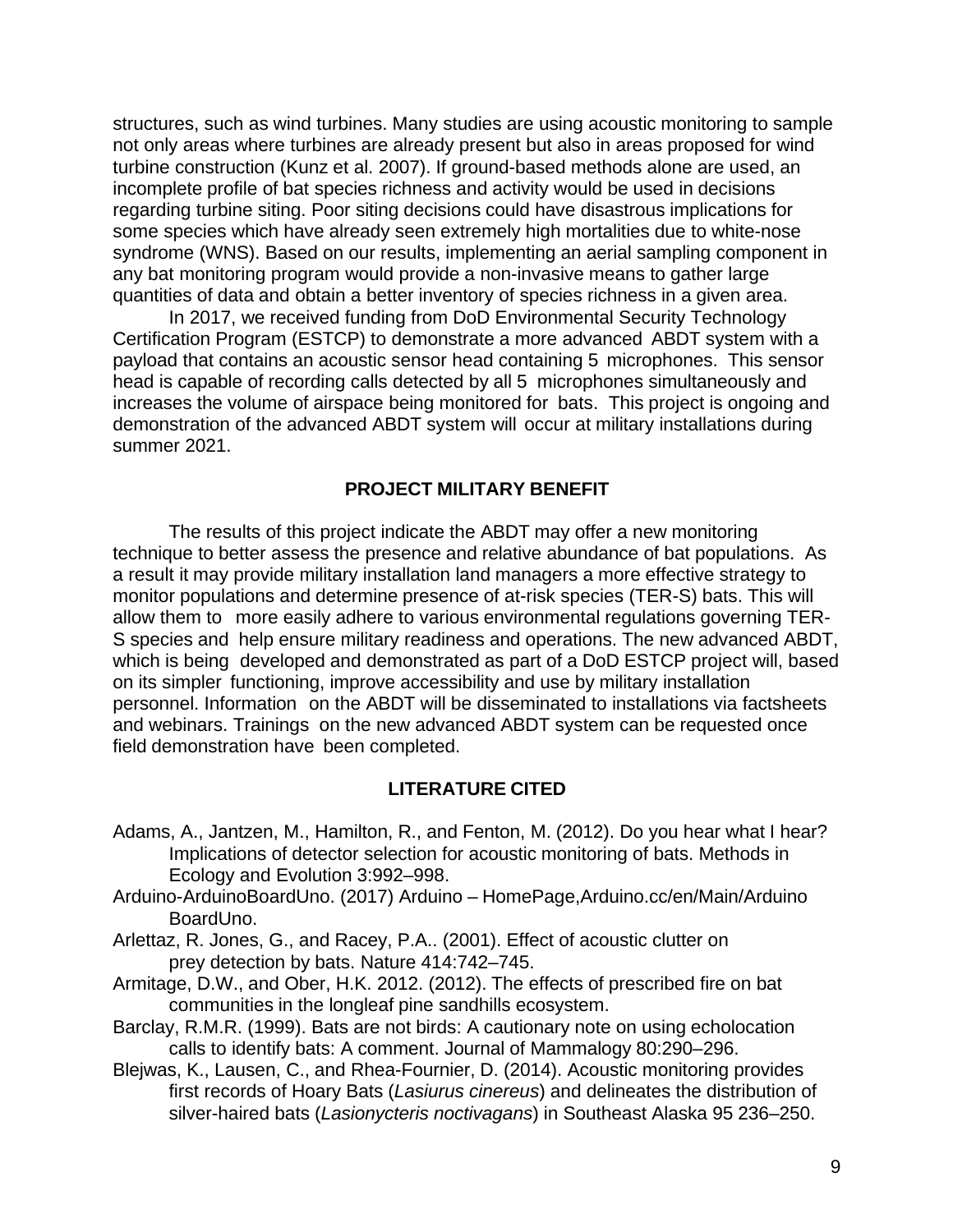- Braun de Torrez, E., Wallrichs, M., Ober, H., and Mccleery, R. (2017). Mobile acoustic transects miss rare bat species: Implications of survey method and spatiotemporal sampling for monitoring bats. *PeerJ 5*:E3940.
- Clement, M.J., Rodhouse, T.J., Ormsbee, P.C., Szewczak, J.M., and Nichols, J.D. (2014). Accounting for false-positive acoustic detections using occupancy models. Journal of Applied Ecology 51:1460–1467.
- Corben, C. and Fellers, G.M. (2001) Choosing the 'correct' bat detector a reply. Acta Chiropterologica 3:245–256.
- Cox, M., Willcox, E.V., Keyser, P., & Vander Yacht, A. (2016). Bat response to prescribed fire and overstory thinning in hardwood forest on the Cumberland Plateau, Tennessee. Forest Ecology and Management 359:221–231.
- Dicecco, J., Gaudette, J., and Simmons, J. (2013). Multi-component separation and analysis of bat echolocation calls. The Journal of the Acoustical Society of America 133:538–546.
- Dina, K., Dechmann, N., Wilkelski, D., Ellis-Soto, K., Safi, M., and O'Mara, T. (2017). Determinants of spring migration departure decision in a bat. Biological Letters 13 https://doi.org/10.1098/rsbl.2017.0395.
- Estrada Villegas, S., Meyer, C., Mcgill, B., and Kalko, E. (2015). Assessing the structure of a Neotropical bat community using acoustic monitoring techniques. The Journal of the Acoustical Society of America 138:1905
- Fenton, M.B. (2000) Choosing the 'correct' bat detector. Acta Chiropterologica 2:215– 224.
- Frick, W., Pollock, J., Hicks, A., Langwig, K., Reynolds, D., Turner, G., and Kunz, T. (2010). An emerging disease causes regional population collapse of a common North American bat species. Science 329:679–682.
- Froidevaux, J. S. P., Zellweger, F., Bollmann, K., and Obrist, M. (2014). Optimizing passive acoustic sampling of bats in forests. Ecology and Evolution 4:4690– 4700.
- Gillam, E., McCracken, G, Westbrook, G., Lee, F., Jensen, J., and Balsley, K. (2009). Bats aloft: Variability in echolocation call structure at high altitudes. Behavioral Ecology and Sociobiology 64:69–79.
- Hockman, E. (2018) Acoustic monitoring of wildlife in inaccessible areas and automatic detection of bird songs from continuous recordings. Dissertation. The University of Tennessee, Knoxville.
- Hourigan, C.L., Catterall, C.P., Jones, D., and Rhodes, M. (2008). A comparison of the effectiveness of bat detectors and harp traps for surveying bats in an urban landscape. Wildlife Research 35:768–774.
- Hügel, T., Meir, V., Muñoz-Meneses, A., Clarin, B., Siemers, B., and Goerlitz, M. (2017). Does similarity in call structure or foraging ecology explain interspecific information transfer in wild Myotis bats? Behavioral Ecology and Sociobiology, 71:1–16.
- Jones, G.W., and Holderied, M. (2007). Bat echolocation calls: Adaptation and convergent evolution. Proceedings of the Royal Society B: Biological Sciences, 274:905–912.
- Kopsinis, Y., Aboutanios, E., Waters, D., and Mclaughlin, S. (2010). Time-frequency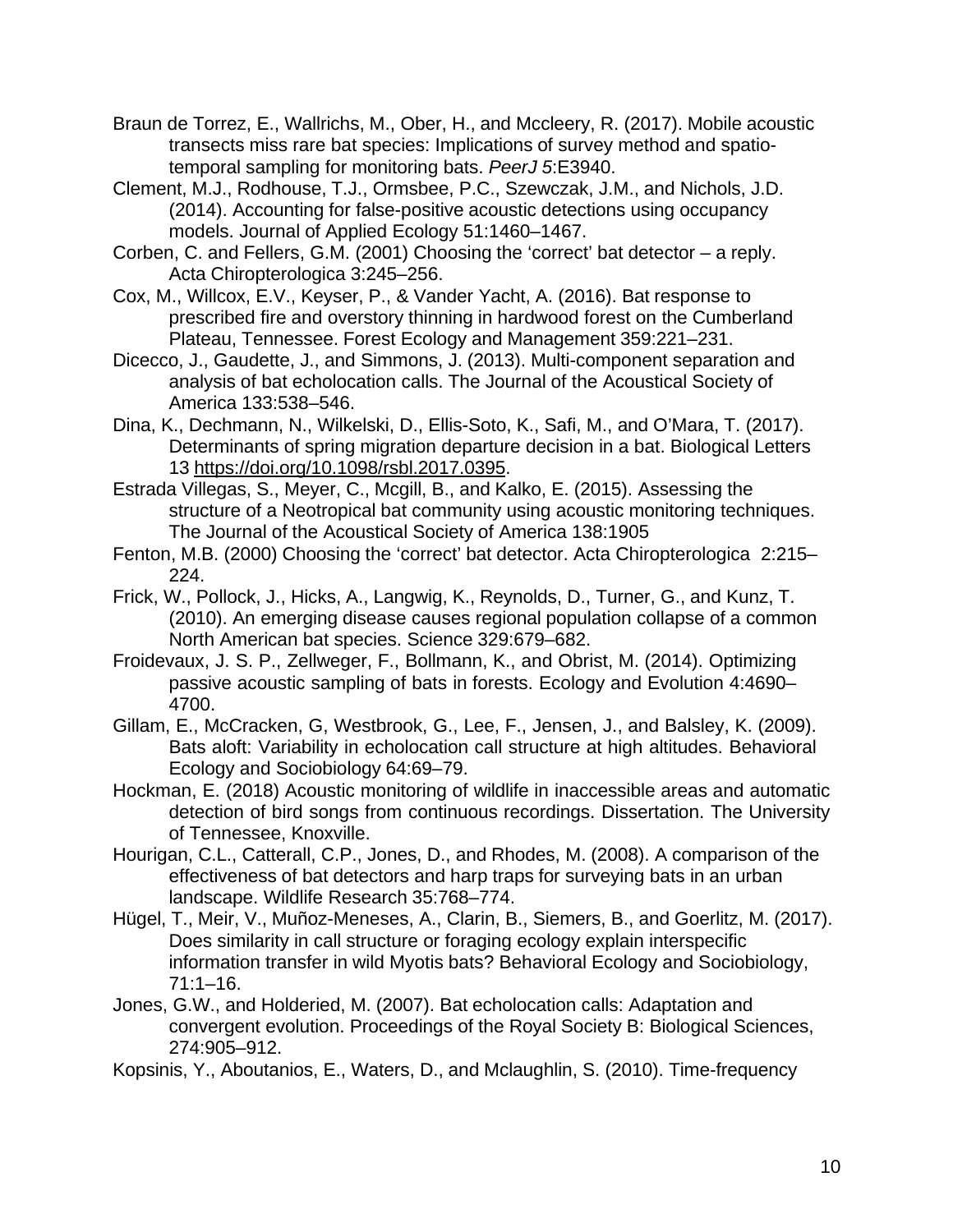and advanced frequency estimation techniques for the investigation of bat echolocation calls. The Journal of the Acoustical Society of America 127 1124- 34.

- Kunz, T., Arnett, A., Erickson,W., Hoar, A., Johnson, G., Larkin, R., Strickland, M., Thresher, R. and Tuttle, M. (2007). Ecological impacts of wind energy developments on bats: questions, research needs, and hypotheses. Frontiers in Ecology and the Environment 5:315–324.
- Lacki, M., Hayes J., and Kurta, A. (2007). Bats in Forests. The Johns Hopkins University Press, Baltimore, MD, USA, Pp. 84-85.
- Lawrence, B., and Simmons, J. (1982). Measurements of atmospheric attenuation at ultrasonic frequencies and the significance for echolocation by bats. The Journal of the Acoustical Society of America 71:585–590.
- Menzel, J.M., Menzel, M.A, Kilgo, J.C, Ford, W.M, Edwards, E.W. and McCracken, G.F. (2005). Effect of habitat and foraging altitude on bat activity in the coastal plain of South Carolina. The Journal of Wildlife Management 69:235–245.
- Menzel, J.M., Menzel M.A., Kilgo, J.C., Ford, W.M. Edwards, E.W., and McCracken, G.F. (2012). Effect of habitat and foraging height on bat activity in the coastal plain of South Carolina. Journal of Wildlife Management 69:235–245.
- Puechmaille, S., Frick, W., Kunz, T., Racey, P., Voigt, C., Wibbelt, G., and Teeling, E. (2011). White-nose syndrome: Is this emerging disease a threat to European bats? Trends in Ecology & Evolution 26:570–576.
- R Development Core Team. (2008). R: A language and environment for statistical computing. R Foundation for Statistical Computing, Vienna, Austria.
- Schuchmann, M., Siemers, B., and Somers, M. (2010). Variability in Echolocation Call Intensity in a Community of Horseshoe Bats: A Role for Resource Partitioning or Communication? (Echolocation Call Intensities). PLoS ONE, 5(9), E12842.
- Stahlschmidt, P. and Brühl, C. (2012). Bats as bioindicators the need for a standardized method for acoustic bat activity surveys. Methods in Ecology and Evolution 3:503–508.
- Surlykke, A., Kalko, E., and Giurfa, M. (2008). Echolocating Bats Cry Out Loud to Detect Their Prey (High Intensity Bat Calls). PLoS One 3:E2036.
- Szewczak, J.M. (2010) SonoBat v.4.0.6 [www.sonobat.com.](http://www.sonobat.com/)
- U.S. Fish and Wildlife Service. (2016). Environmental Conservation Online System. Species Search Results, U.S. Fish and Wildlife Service.
- Whitby, M., Carter, T., Britzke, E., and Bergeson, S. (2014). Evaluation of mobile acoustic techniques for bat population monitoring. Acta Chiropterologica 16:223– 230.
- White-Nose Syndrome. (2018). About white-nose syndrome. [www.whitenosesyndrome.org/resources/map.](http://www.whitenosesyndrome.org/resources/map) Last accesed June 21 2018.
- Wood, J. (2010). Marine mammal species conservation: A review of developments in the uses of acoustics. Journal of International Wildlife Law & Policy 13:311–325.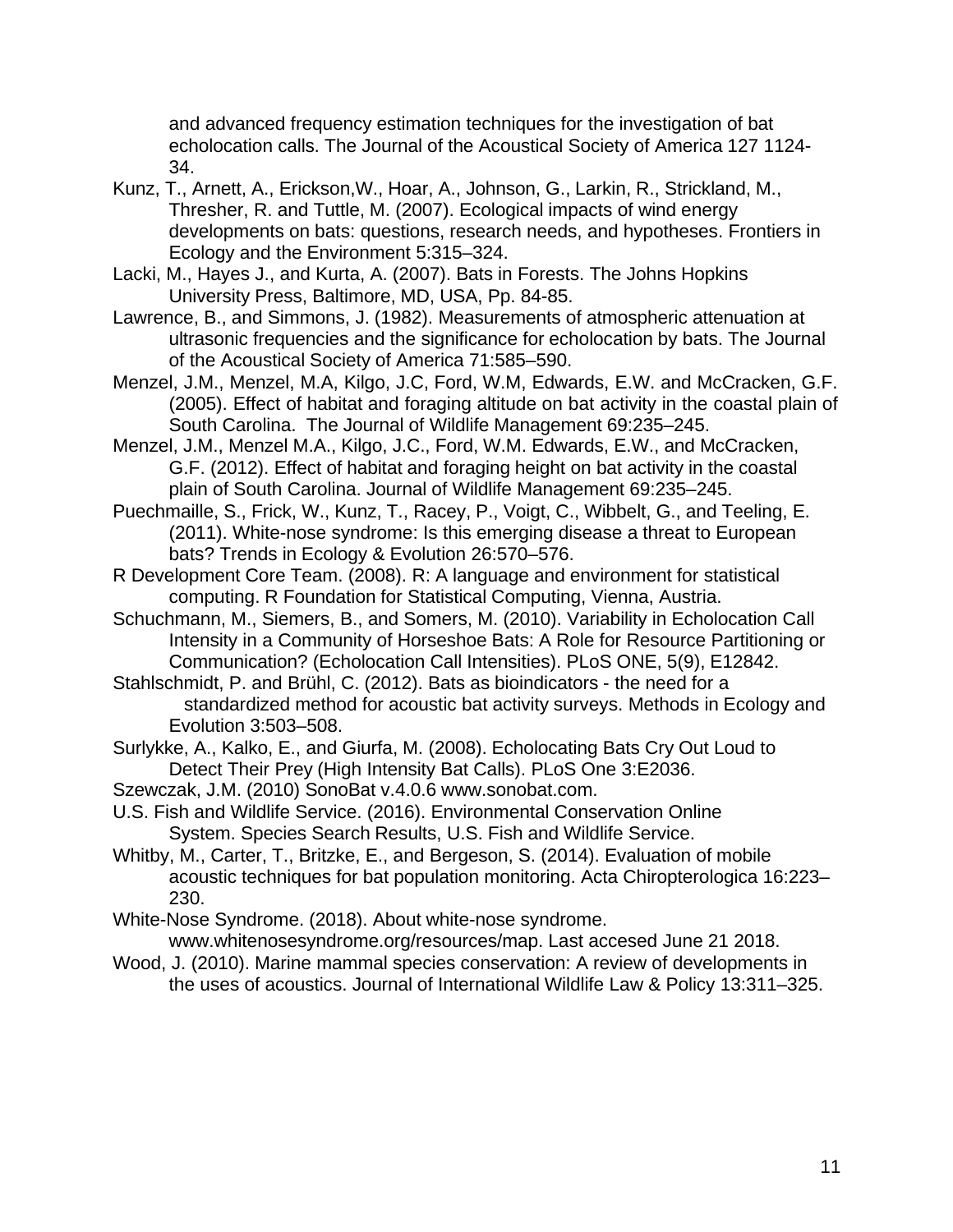

**Figure 1:** Total bat echolocation calls recorded by an Aerial Bat Detection Technology flown at 4 altitudes above ground level (25m, 50m, 75m and 100m) at Big Oaks National Wildlife Refuge, IN; Fort Leonard Wood, MO; Camp Robinson, AR; and Arnold Airforce Base, TN; summer 2016.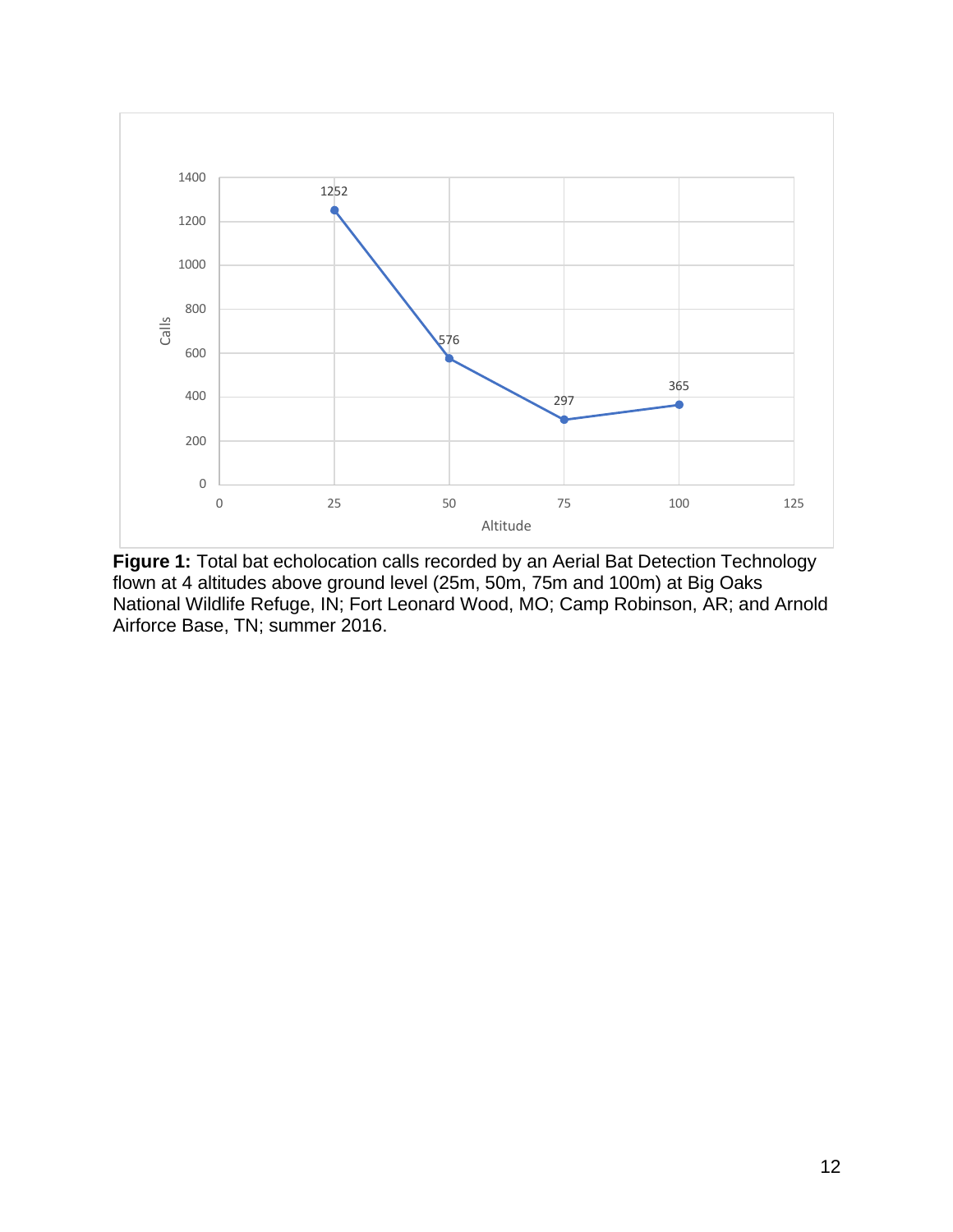

**Figure 2:** Number of bat species detected at Camp Robinson, AR by a ground-based acoustic detector (G) and the Aerial Bat Detection Technology (B) at each of three locations (sites 11, 17, and 5), summer 2016.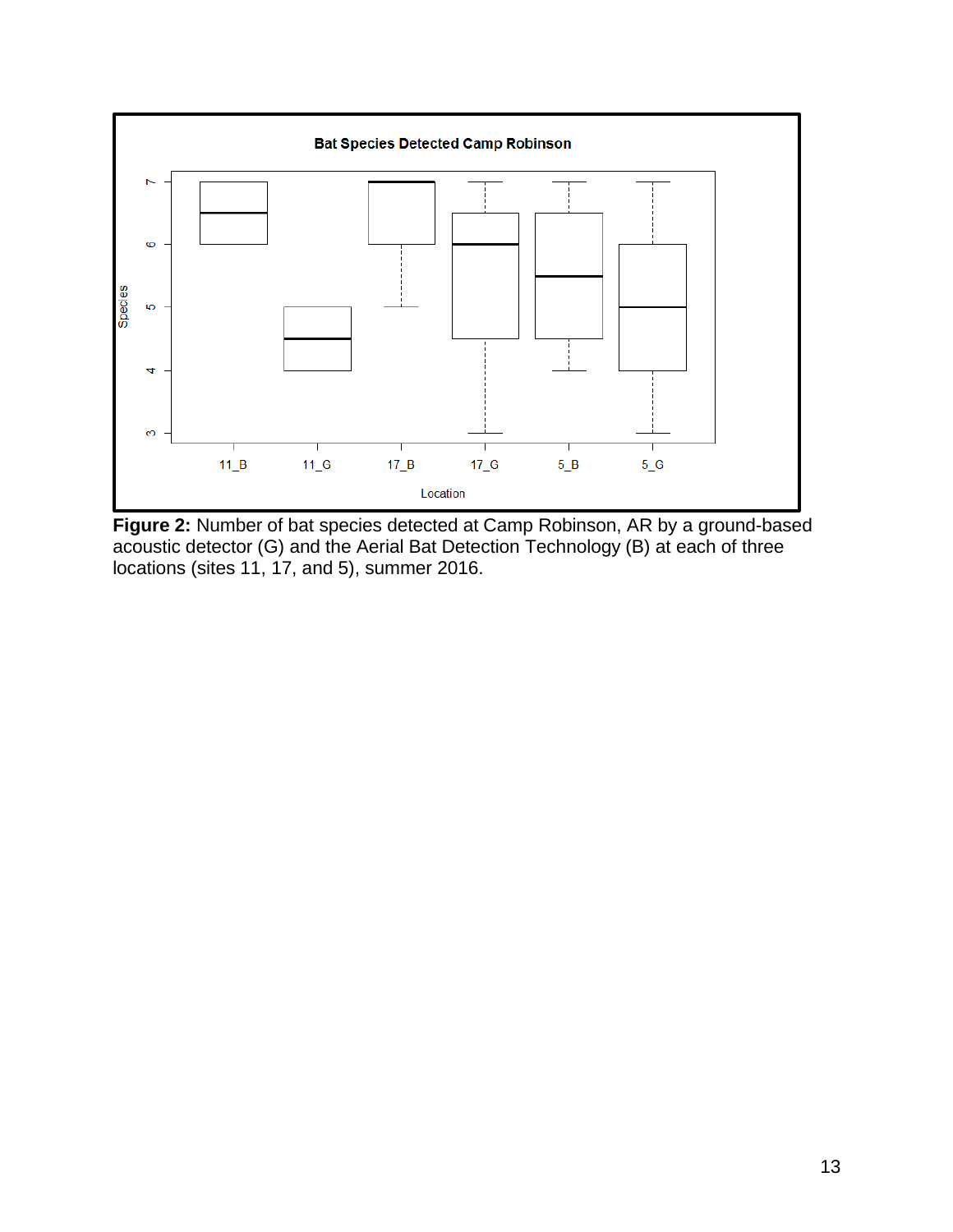

**Figure 3:** Number of bat species detected at Fort Leonard Wood, MO by a groundbased acoustic detector (G) and the Aerial Bat Detection Technology (B) at each of three locations (sites 24, 39, and McCaan Pond), summer 2016.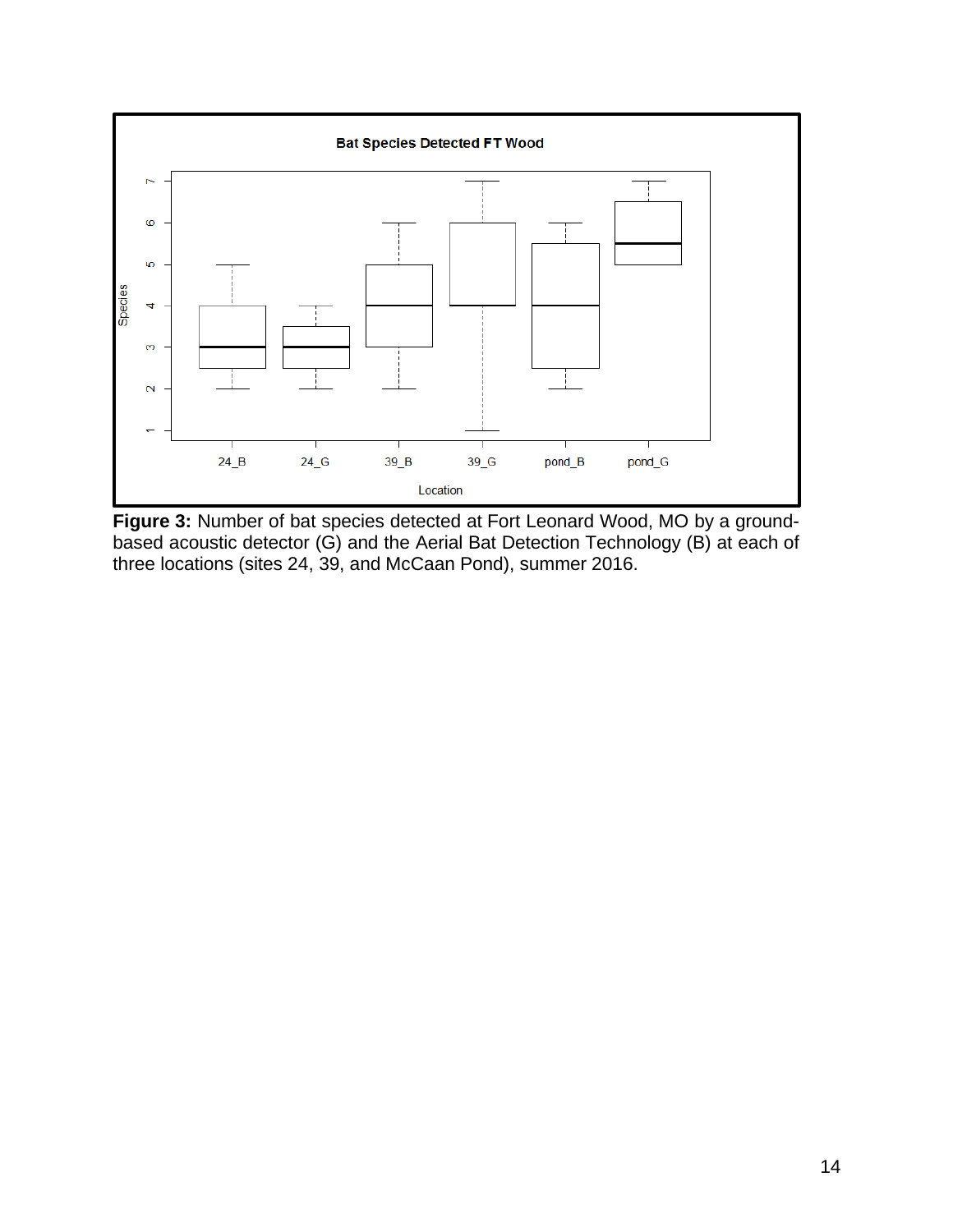

**Figure 4:** Number of bat species detected at Big Oaks National Wildlife Refuge, IN, by a ground-based acoustic detector (G) and the Aerial Bat Detection Technology (B) at each of three locations (sites 52, 54, and 63), summer 2016.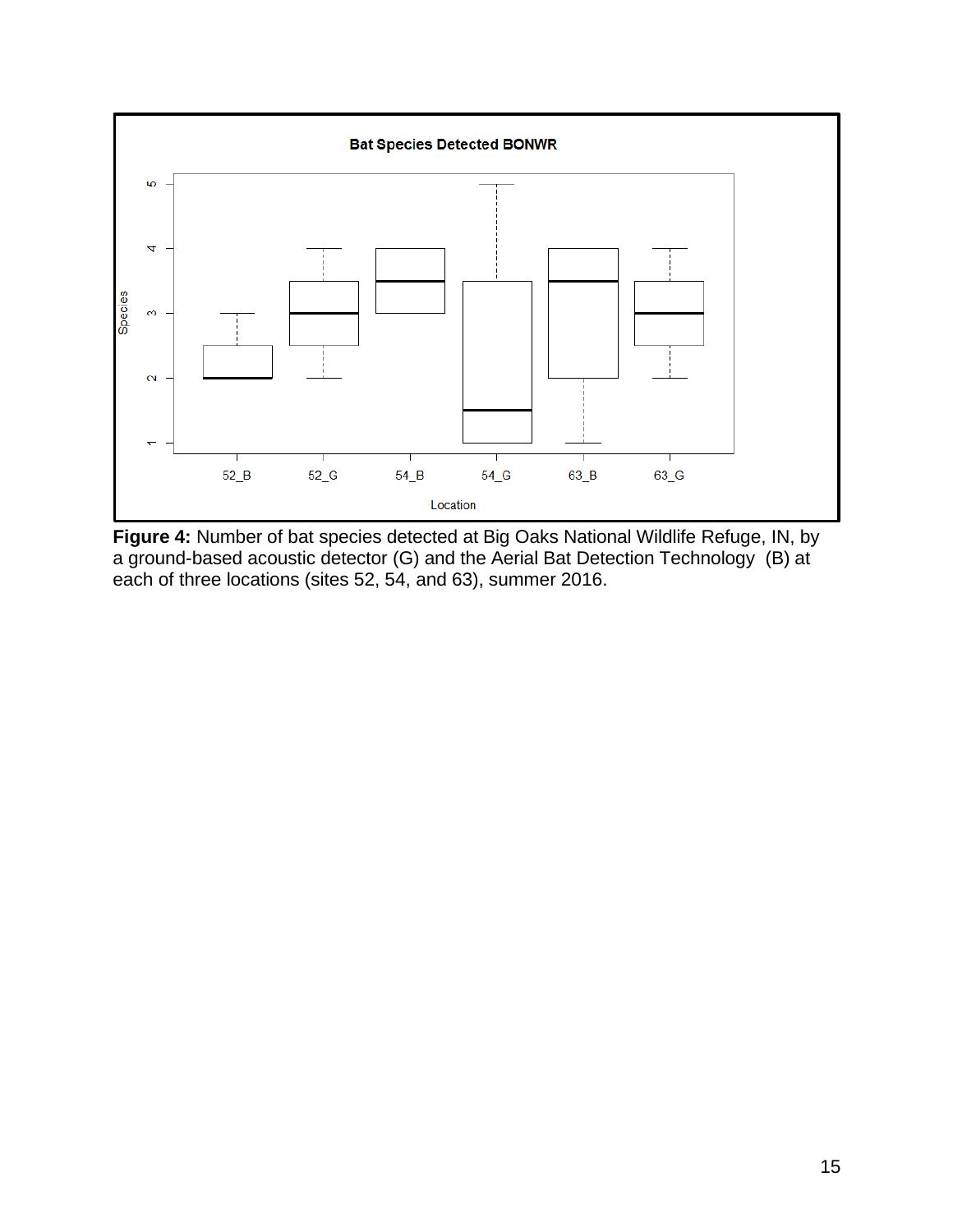

**Figure 5:** Number of bat species detected at Arnold Airforce Base, TN, by a groundbased acoustic detector (G) and the Aerial Bat Detection Technology B) at each of three locations (sites Huckleberry Creek, Sinking Pond, and Unit 2), summer 2016.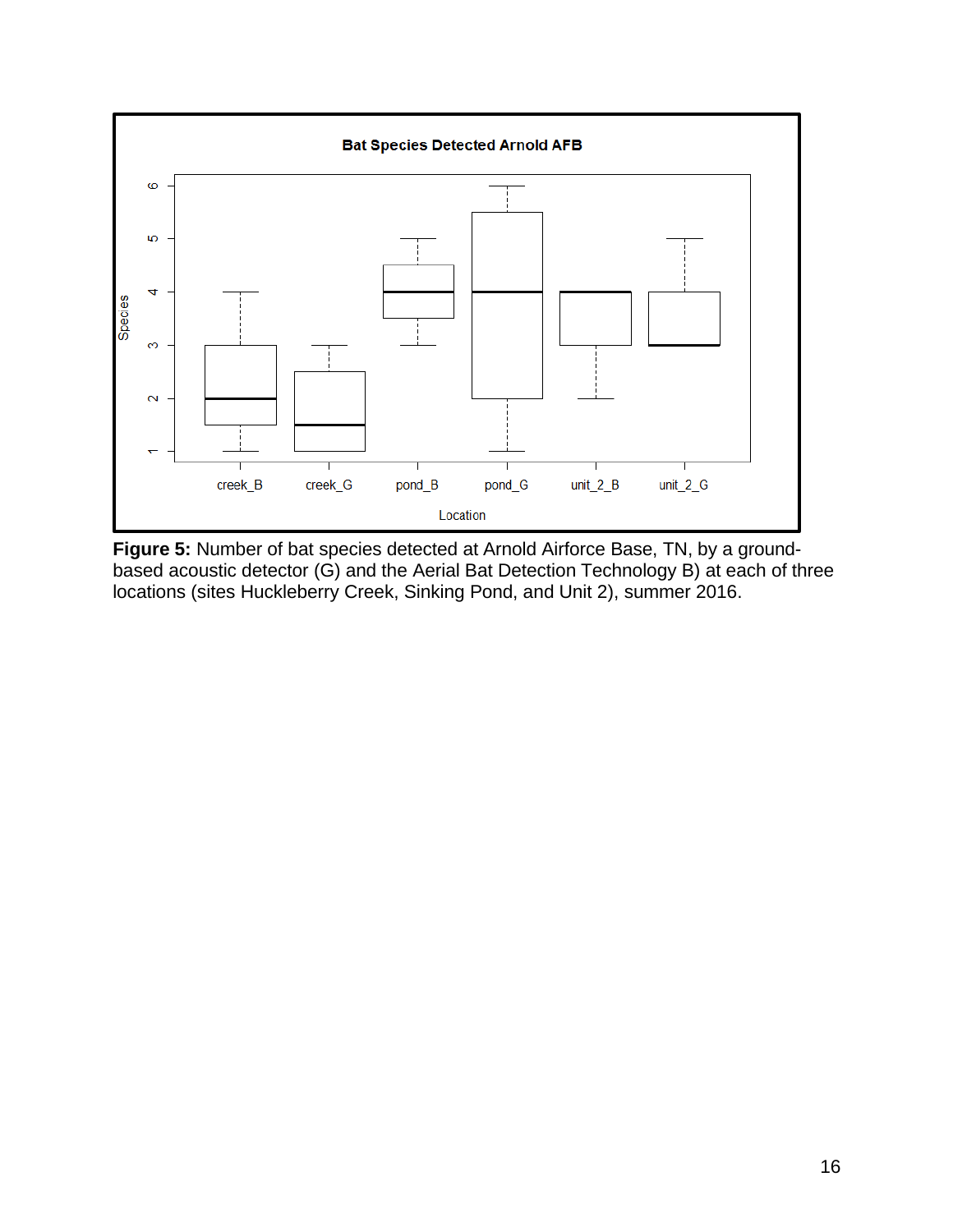

**Figure 6:** Mean number of bat species recorded per night by an Aerial Bat Detection Technology (ABDT) and a ground-based acoustic detector (Ground) at Camp Robinson (CMPR), AR; Fort Leonard Wood (FLW), MO; Big Oaks National Wildlife Refuge (BONWR), IN; and Arnold Airforce Base (AAFB), TN; summer 2016.

.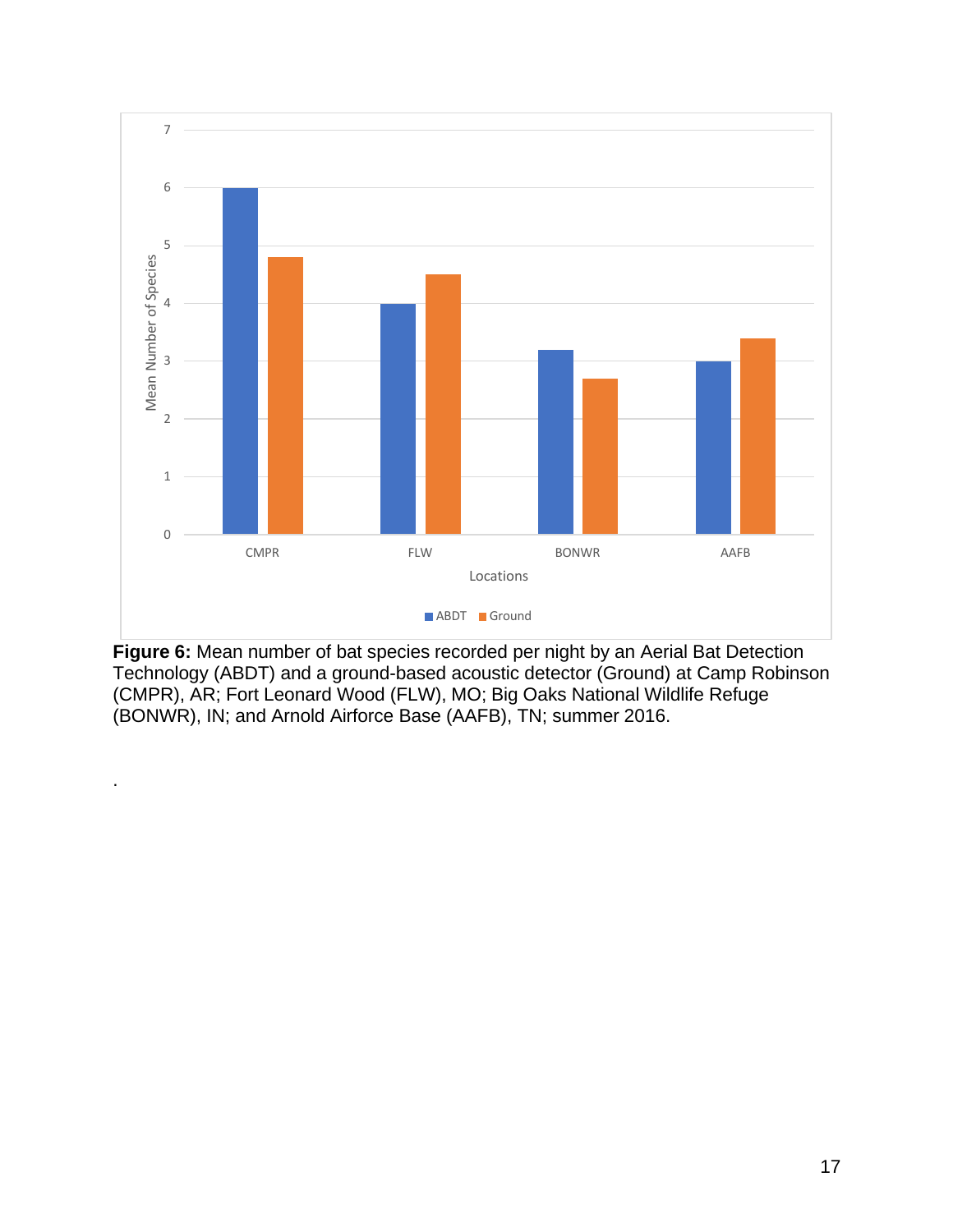**Table 1**: Total number of calls recorded at Big Oaks National Wildlife Refuge (BONWR), IN; Fort Leonard Wood (FLW), MO; Camp Robinson (CMPR), AR; and Arnold Airforce Base (AAFB), TN by an aerial bat detection technology (ABDT) and ground-based acoustic detector (ground), summer 2016.

| <u>ت</u>     | Location      | v<br>- , , - -<br>Total | <b>Mean</b> |  |
|--------------|---------------|-------------------------|-------------|--|
| <b>BONWR</b> |               |                         |             |  |
|              | ABDT          | 398                     | 36.181      |  |
|              | <b>GROUND</b> | 536                     | 48.727      |  |
| <b>FLW</b>   |               |                         |             |  |
|              | ABDT          | 599                     | 49.917      |  |
|              | <b>GROUND</b> | 1382                    | 91.7        |  |
| <b>CMPR</b>  |               |                         |             |  |
|              | ABDT          | 1245                    | 65.88       |  |
|              | <b>GROUND</b> | 1461                    | 73.21       |  |
| AAFB         |               |                         |             |  |
|              | ABDT          | 248                     | 28.4        |  |
|              | <b>GROUND</b> | 463                     | 46.3        |  |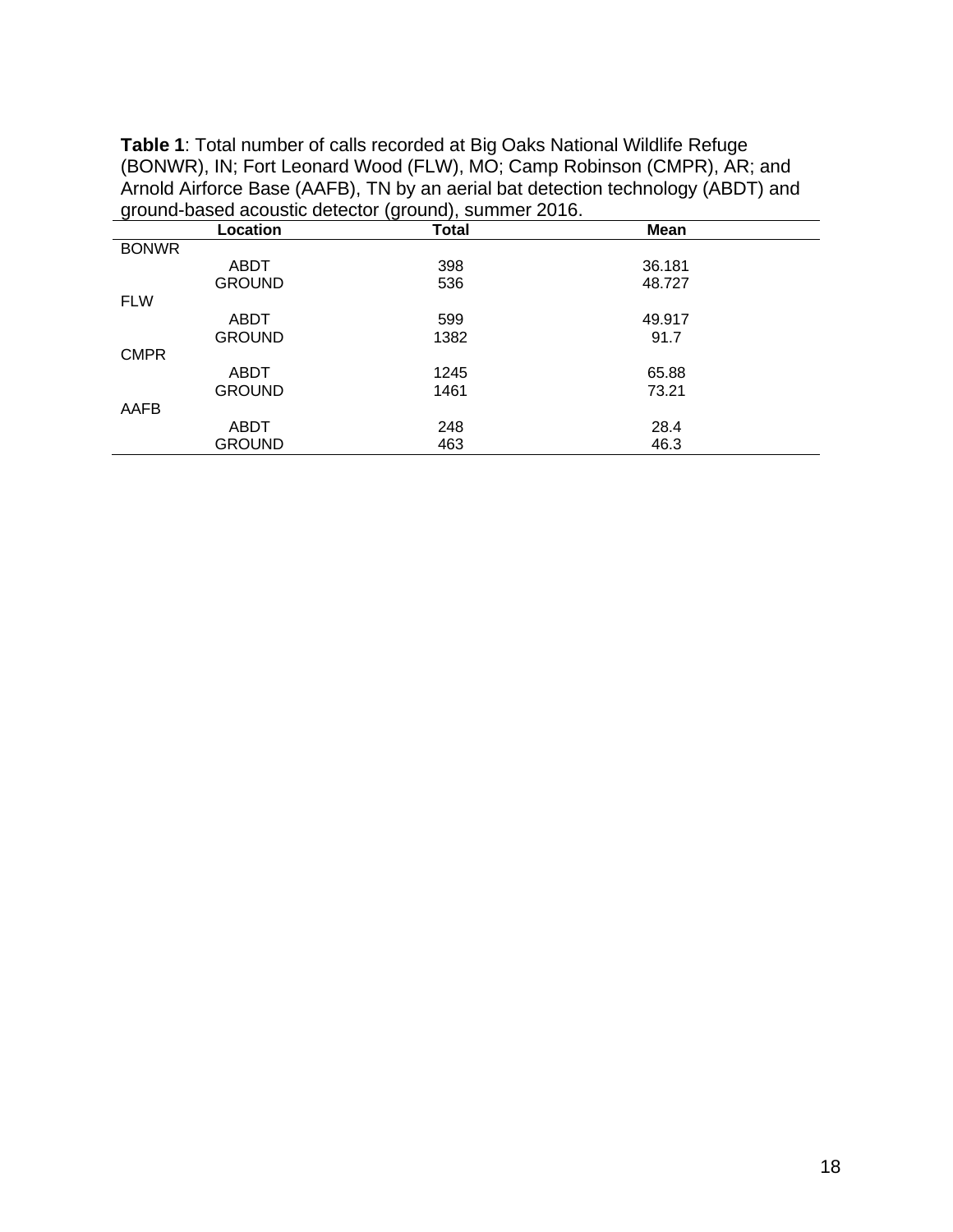**Table 2:** Bat species recorded at Big Oaks National Wildlife Refuge, IN; Fort Leonard Wood, MO; Camp Robinson, AR; and Arnold Airforce Base, TN by an Aerial Bat Detection Technology (ABDT) and ground-based acoustic detector (Ground), summer 2016.

| oheries                   |                           |  |  |
|---------------------------|---------------------------|--|--|
| <b>Ground</b>             | <b>ABDT</b>               |  |  |
| Eptesicus fuscus          | Eptesicus fuscus          |  |  |
| Lasiurus borealis         | Lasiurus borealis         |  |  |
| Lasiurus cinereus         | Lasiurus cinereus         |  |  |
| Lasionycteris noctivagans | Lasionycteris noctivagans |  |  |
| Myotis grisescens         | <b>Myotis grisescens</b>  |  |  |
| Myotis leibii             | <b>None</b>               |  |  |
| Myotis sodalis            | <b>None</b>               |  |  |
| Nycticeius humeralis      | Nycticeius humeralis      |  |  |
| Perimyotis subflavus      | Perimyotis subflavus      |  |  |
| Corynorhinus rafinesquii  | Corynorhinus rafinesquii  |  |  |

**Species**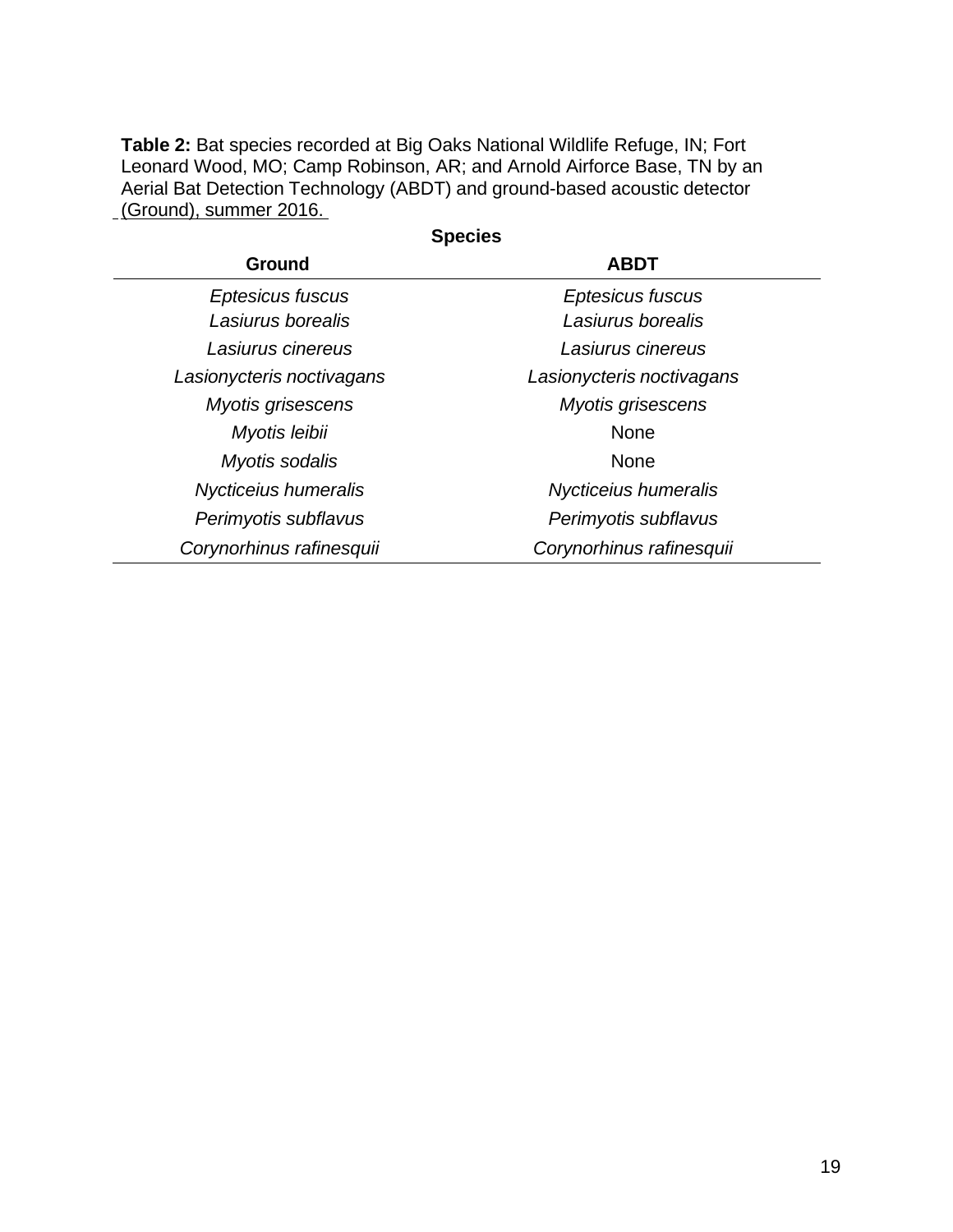| <b>Date</b> | Sample area     | Species <sup>1</sup> | Altitude (m)   |
|-------------|-----------------|----------------------|----------------|
| 13-JUN-16   | <b>TA11</b>     | <b>MYGR</b>          | 50             |
| 13-JUN-16   | <b>TA11</b>     | <b>LANO</b>          | 100            |
| 14-JUN-16   | <b>TA17</b>     | <b>MYGR</b>          | 100 and 75     |
| 13-JUL-16   | <b>TA17</b>     | LACI                 | 75             |
| 13-JUL-16   | <b>TA17</b>     | <b>NYHU</b>          | 75             |
| 16-JUL-16   | <b>TA11</b>     | LACI                 | 25,50, and 75  |
| 16-JUL-16   | <b>TA11</b>     | <b>LANO</b>          | 75             |
| 11-AUG-16   | TA <sub>5</sub> | <b>LANO</b>          | 100            |
| 12-AUG-16   | <b>TA17</b>     | <b>LANO</b>          | 50             |
| 12-AUG-16   | <b>TA17</b>     | <b>CORA</b>          | 50 and 75      |
| 12-AUG-16   | TA <sub>5</sub> | <b>EPFU</b>          | 25, 50, and 75 |

**Table 3:** Species recorded by an Aerial Bat Detection Technology that were not recorded by a ground-based acoustic detector at Camp Robinson, AR, summer 2016.

1MYGR= *Myotis grisescens,* EPFU*= Eptesicus fuscus,* LACI= *Lasiurus cinereus,*

NYHU= *Nycticeius humeralis,* LANO= *Lasionycteris noctivagans,* CORA= *Corynorhinus rafinesquii*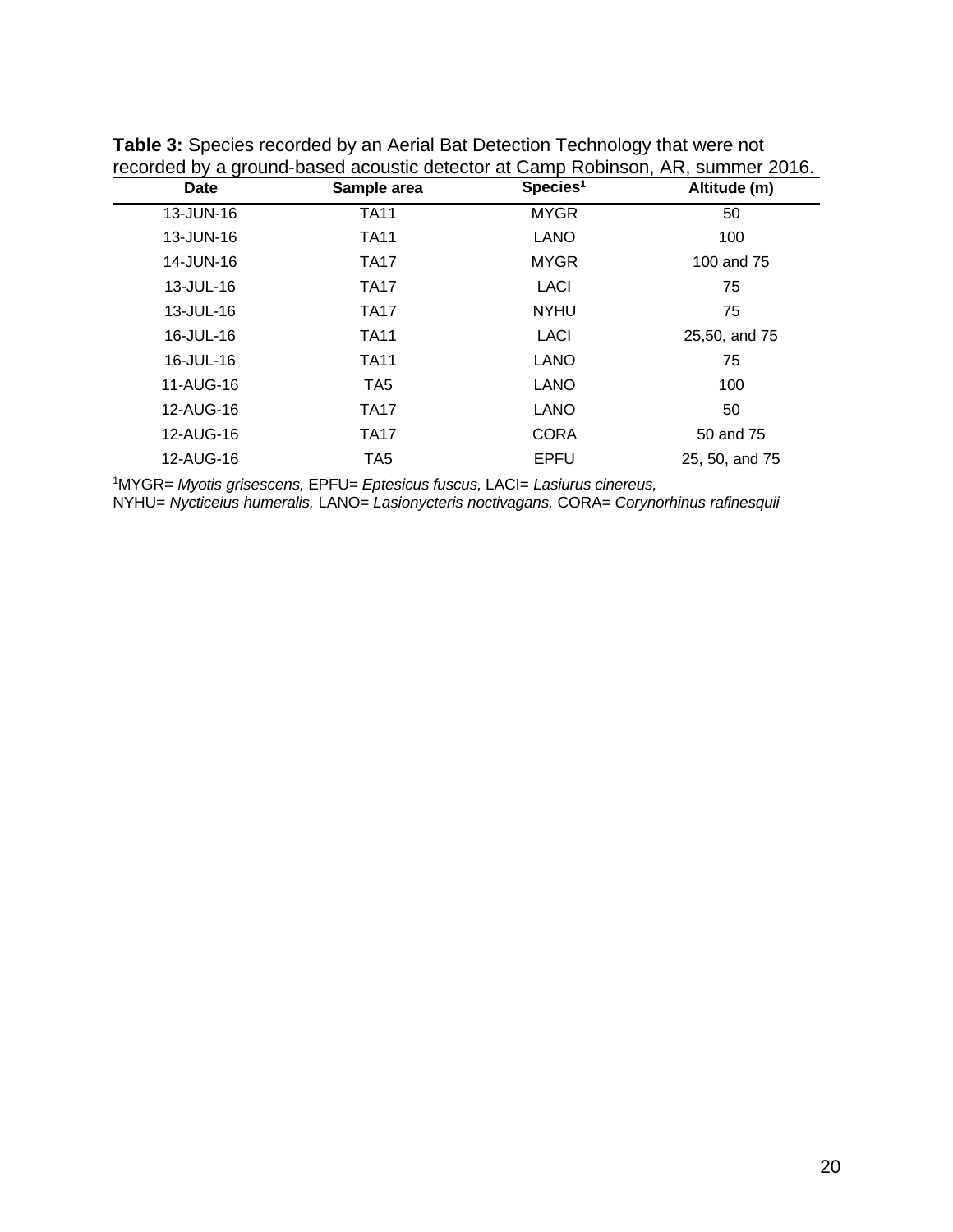| <b>Date</b> | Sample area | Species <sup>1</sup> | Altitude (m) |
|-------------|-------------|----------------------|--------------|
| 8-JUN-16    | Range 24    | <b>MYGR</b>          | 75           |
| 8-JUN-16    | Range 24    | <b>PESU</b>          | 50           |
| 8-JUN-16    | Range 24    | <b>NYHU</b>          | 75           |
| 2-AUG-16    | Range 39    | <b>CORA</b>          | 50           |
| 2-AUG-16    | Range 39    | <b>LANO</b>          | 50           |
| 3-AUG-16    | Range 24    | <b>NYHU</b>          | 75           |
| 6-AUG-16    | McCaan Pond | <b>LANO</b>          | 100          |

**Table 4** Species recorded by an Aerial Bat Detection Technology that were not recorded by a ground-based acoustic detector at Fort Wood, summer 2016.

1MYGR= *Myotis grisescens,* NYHU= *Nycticeius humeralis,* LANO= *Lasionycteris noctivagans,* CORA= *Corynorhinus rafinesquii*, PESU= *Perimyotis subflavus*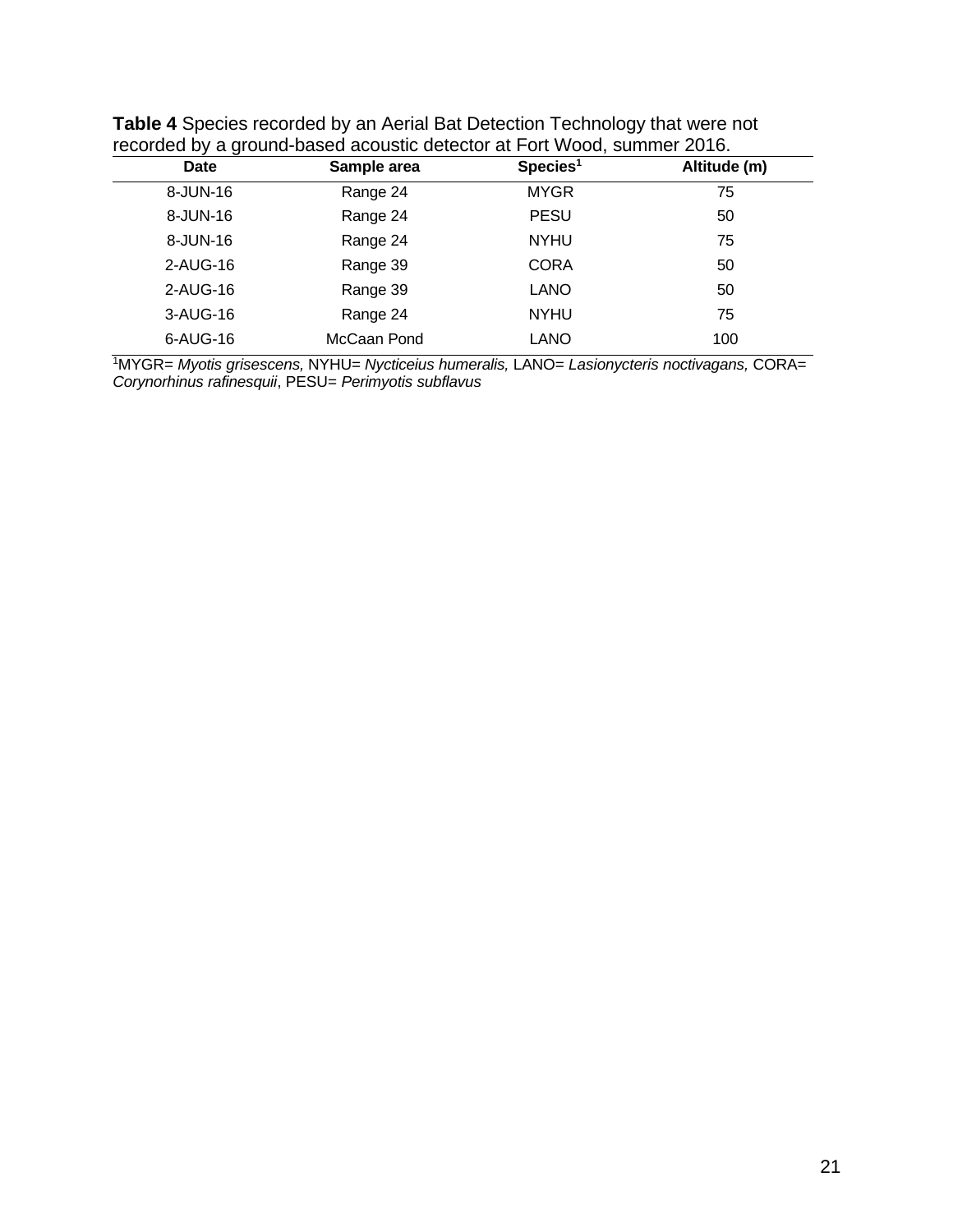| $\cdots$ , ourned zo to: |              |                      |              |
|--------------------------|--------------|----------------------|--------------|
| <b>Date</b>              | Sample area  | Species <sup>1</sup> | Altitude (m) |
| 25-JUN-16                | TA 63        | <b>PESU</b>          | 100 and 25   |
| 25-JUN-16                | TA 63        | <b>PESU</b>          | 75           |
| 26-JUN-16                | TA 63        | <b>LANO</b>          | 75           |
| 27-JUN-16                | TA 52        | <b>LANO</b>          | 75           |
| 27-JUN-16                | <b>TA 54</b> | <b>LANO</b>          | 75           |
| 27-JUN-16                | TA 54        | LACI                 | 75 and 25    |
| 30-JUL-16                | TA 52        | LABO                 | 50           |
| 31-JUL-16                | TA 63        | LABO                 | 25           |
| 31-JUL-16                | TA 63        | <b>LABO</b>          | 100          |
|                          |              |                      |              |

**Table 5:** Species recorded an Aerial Bat Detection Technology that were not recorded by a ground-based acoustic detector at Big Oaks National Wildlife Refuge (BONWR), IN, summer 2016.

1LANO= *Lasionycteris noctivagans,* PESU= *Perimyotis subflavus,* LABO= *Lasiurus borealis,* LACI= *Lasiurus cinereus*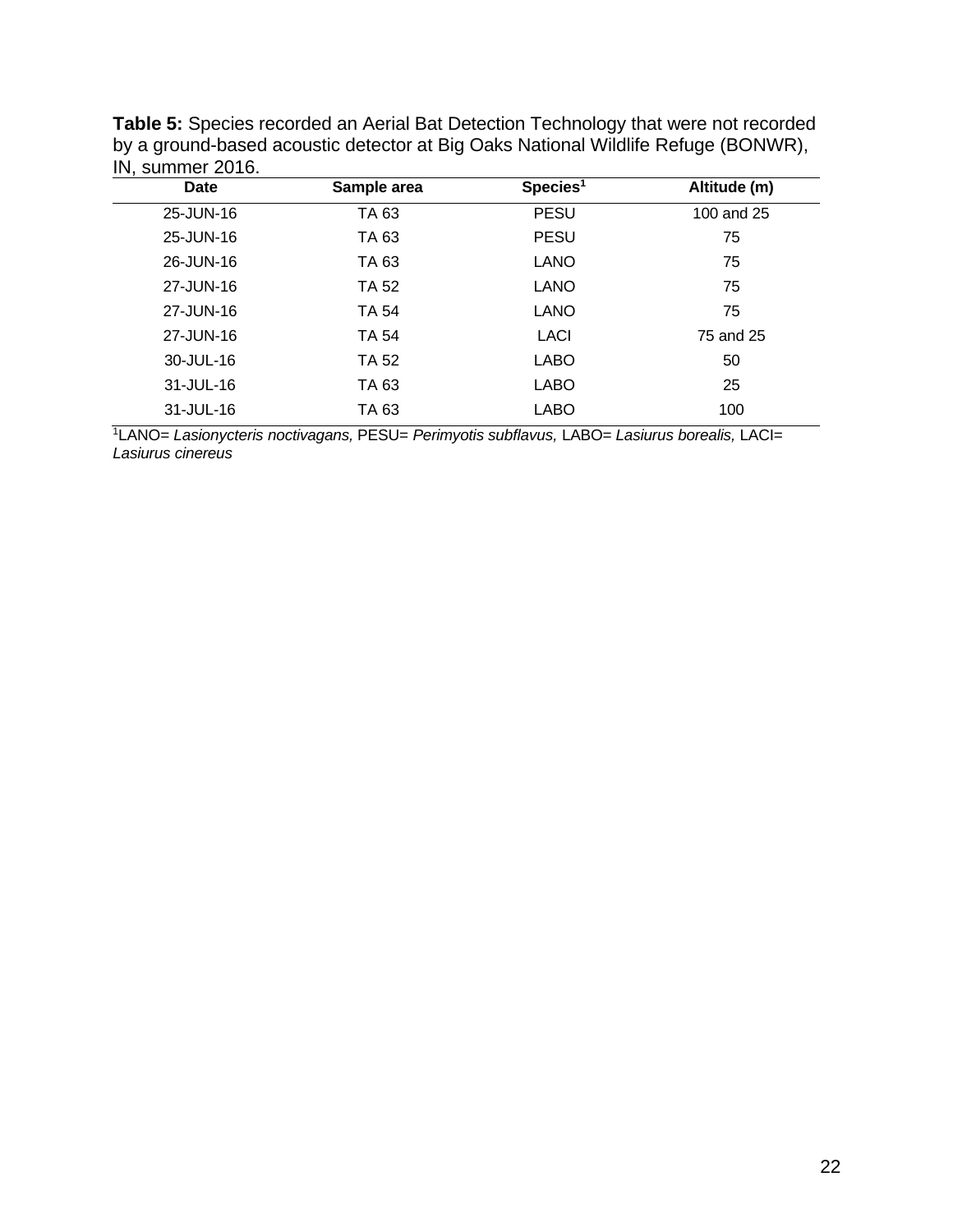| <b>Table 6:</b> Species recorded by an Aerial Bat Detection Technology that were not |
|--------------------------------------------------------------------------------------|
| recorded by a ground-based acoustic detector at Arnold Airforce Base (AAFB), TN,     |
| summer 2016.                                                                         |

| Date      | Sample area              | Species <sup>1</sup> | Altitude (m) |
|-----------|--------------------------|----------------------|--------------|
| 16-JUN-16 | Sinking Pond             | <b>PESU</b>          | 100          |
| 21-JUL-16 | Unit 2                   | LABO                 | 50 and 25    |
| 21-JUL-16 | Unit 2                   | LACI                 | 75           |
| 22-JUL-16 | Unit 2                   | <b>LANO</b>          | 50 and 25    |
| 22-JUL-16 | Unit 2                   | <b>CORA</b>          | 100          |
| 17-AUG-16 | Sinking Pond             | <b>LABO</b>          | 50           |
| 17-AUG-16 | Sinking Pond             | <b>NYHU</b>          | 50           |
| 17-AUG-16 | Sinking Pond             | <b>PESU</b>          | 50           |
| 19-AUG-16 | <b>Huckleberry Creek</b> | LABO                 | 50           |
|           |                          |                      |              |

1 NYHU= *Nycticeius humeralis,* LANO= *Lasionycteris noctivagans,* CORA= *Corynorhinus rafinesquii*, PESU= *Perimyotis subflavus,* LACI= *Lasiurus cinereus,* LABO= *Lasiurus borealis*